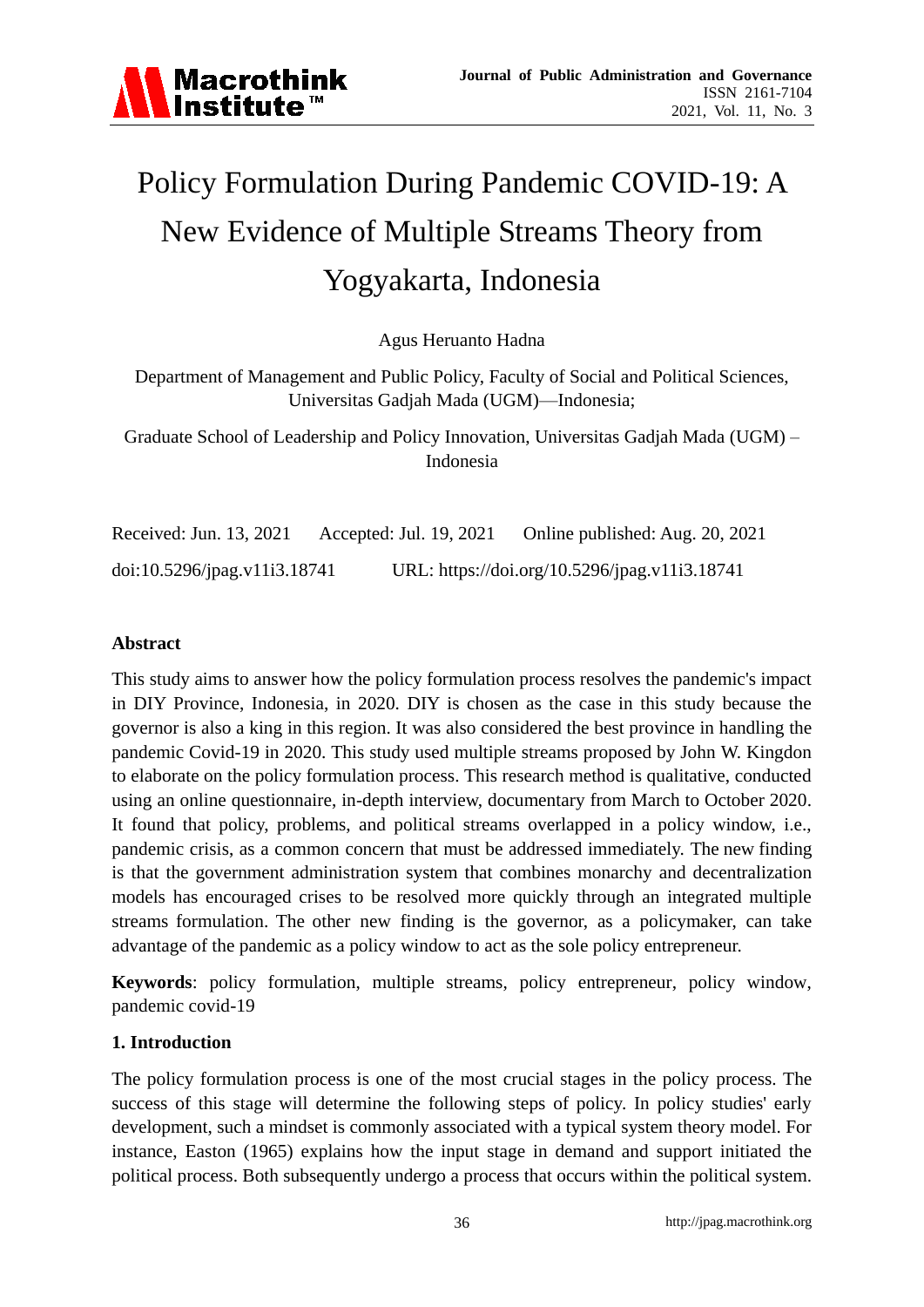

This process ends by producing decisions and actions as the output of the system. The performance of this output is as feedback for the input stage (Easton, 1965). However, in practice, it frequently differs in implementing policy practices. Studies conducted by Colebatch (2006), Brzezinski et al. (2013), and Basheka & Byamugisha (2015) persuasively demonstrate how the actual implementation of a designed policy can substantially differ from previous theories. Basheka & Byamugisha (2015) conducted a study that influences Africa's policymaking process compared to the prevailing public policy theory. Basheka & Byamugisha (2015) also illustrated Africa's local governance culture, especially a Ndebele polity apparatus. The governance showed an elaboration of mechanisms with checks and balances that significantly regulated the king's power. The hierarchy of power facilitated communication between the leaders and the ordinary people, the lesser chiefs, and the senior leaders, up to the king.

Some policy formulation theories previously come from the rational policy paradigm. However, this paradigm's fault cannot explain the relationship between the problem and the policy solution (Sabatier, 2007; Zohlnhöfer, 2016). Policymaking is not a rational response to clearly defined social or economic issues (J. W. Kingdon & Brodkin, 2014; Zohlnhöfer, 2016). Simon (1955) criticized the rational mode weakness by the theory of bounded rationality. Studies from Blomkamp et al. (2017) and Pellini et al. (2018) suggest that the policy cycle steps - from agenda-setting to policy evaluation – do not align with Indonesia's actual practice of policymaking. Blomkamp et al. (2017) emphasized some stages in the policy cycle, such as consultation and evaluation by the state, were not prominent in practice. Meanwhile, the policy process did not conduct policy analysis, decision-making, and coordination sequentially (Blomkamp et al., 2017; Pellini et al., 2018).

Several weaknesses in the previous policy formulation process resulted in other approaches. One of the contrasting perspectives for analyzing policy formulation is the garbage can model proposed by Cohen et al. (1972). The model has organized anarchy dwelling on problematic preferences, unclear technology, and flowing participation (J. W. Kingdon & Brodkin, 2014; Zahariadis, 2008). The organization is not regulated based on predetermined standards. The decisions taken are ultimately inconsistent and structured according to the vision and mission of the organization. As a result, more decisions are under conditions of ambiguity (Zahariadis, 2008). All these factors potentially cause decision-making that is similar to the "garbage can" model. In this model, Cohen et al. (1972) argue that "a decision is a result or interpretation of several relatively independent streams within an organization: the choice flow, the problem flow, the solution flow rate, the energy flow from the participants."

The garbage can paradigm has inspired one of the well-known theoretical models of policy processes, i.e., a Multiple Streams Approach developed by J. W. Kingdon & Brodkin (2014) in his book, "Agendas, Alternatives, and Public Policies." In the book, Kingdon obtained his study material in health and transportation policy in the U.S., which underlines that policymaking is not rational in solving policy problems (Zohlnhöfer, 2016). According to Kingdon, time significantly constrained policymakers, thus solving problems generally uses the heuristic method (Sabatier, 2007; Zahariadis, 2008; Eising, 2013). This study tried to use the Multiple Stream (M.S.) model proposed by J. W. Kingdon & Brodkin (2014) to analyze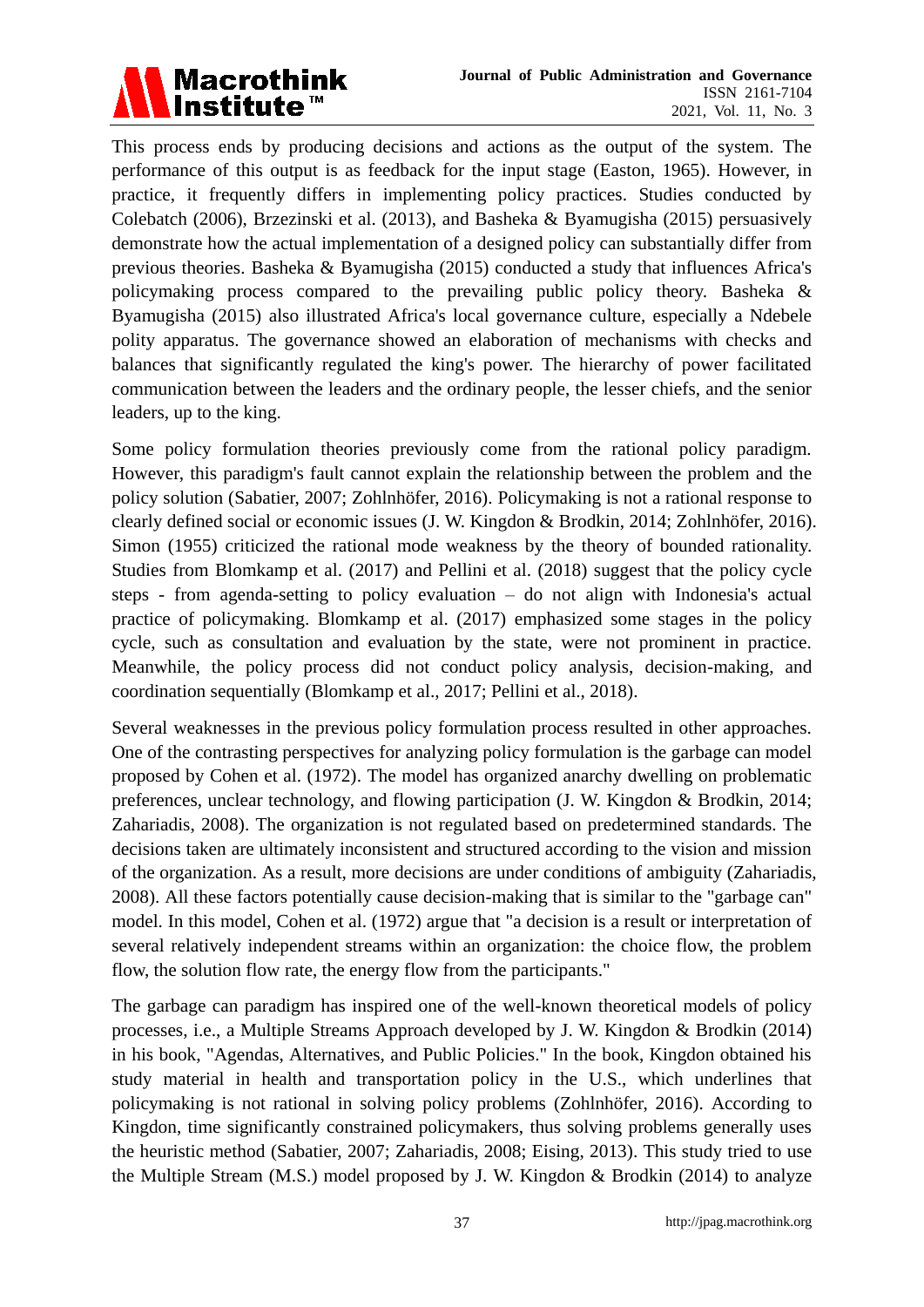

how policymakers in Yogyakarta Special Province (DIY) in Indonesia handle the Covid-19 pandemic, particularly in health, economics, transportation, and social safety nets.

These specific cases depend on the unique locus and governance. A study conducted by Kurniadi (2009) in DIY showed this government history. It had been built and led by a king (Sultan) who also serves as a governor. Indonesian Constitution Law Number 13 (2012) stipulates concerning DIY's privileges: leadership (governor), bureaucracy, culture, land, and spatial.

Sabatier (2007) criticized the M.S. approach that the multiple-streams framework has no explicit hypotheses. It is also fluid in its structure and operationalization that falsification is difficult (Zohlnhöfer, 2016). However, this approach is still useful for analyzing cases in DIY. The reason is the similarity of several policy formulation variables during this pandemic with the multiple streams model. The other reason is Blomkamp et al. (2017) suggestion that to understand better the policy networks and practices in Indonesia could further uncover who is involved in the process, what evidence they use, and how they can shape debates on particular issues.

This theory will analyze how the streams of problems, policy, and politics interact with each other, what the policy window appears, and who the policy entrepreneur handles the Covid 19 pandemic. Mintrom & Norman (2009) suggested that there is also a need for more study of the interactions between policy entrepreneurs and their specific policy contexts. Context greatly influences policy choices because the policy problems to be resolved are generally very multidimensional and ill-structured. This condition forces decision-makers to move from a way of thinking to another when dealing with a public issue (Mintrom & Norman, 2009; Zahariadis, 2008). The study argues that combining the monarchy system and the decentralized unitary state system in an administration system will have its policymaking model as a particular context in this research area. According to such understanding, this study will subsequently examine how the provincial government's policy formulation practices during pandemic covid 19.

Based on the number of COVID-19 cases in DIY as of October 2020, 3,835 people were infected, recovered 3,147 people, and 93 people died. The number of layoffs affected 101,805 people, or 4.57 percent of the total workforce of 2,2 million people (Tribunjogja.com, 2020). At the national level, the economic growth in this province has decreased by 6 percent to be -2.69 percent (Tribunjogja.com, 2020). The amount of central government spending in this province in 2020 has been adjusted and dropped to IDR 10,04 trillion. The realization of budget expenditures was only 63.16 percent until September 2020 (jogjaprov.go.id, n.d.).

# **2. Theoretical Framework**

During the 2020 Pandemic in DIY, the policy formulation crisis shows an irregular pattern of problems and policies streams. Moreover, many variables determine the policy formulation process. Hence, this research's theoretical framework used W. J. Kingdon & Stano (1984) and J. W. Kingdon & Brodkin (2014) through M.S. theory. Kingdon explained that M.S. consists of problem identification (Problem stream), solution production (Policy stream), and choice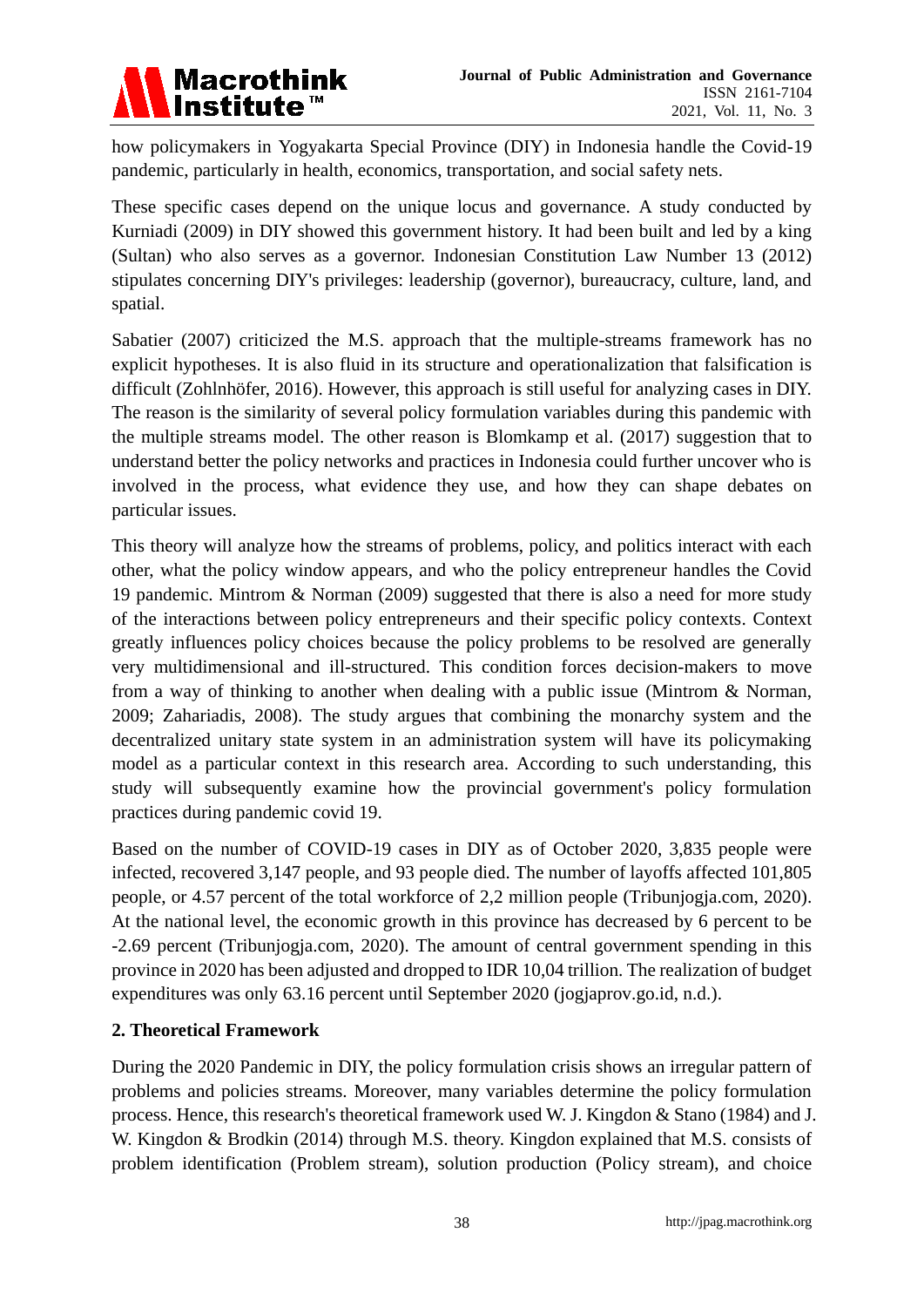

(Politics Stream).

# *2.1 The Problem Streams*

*The problem stream* is a public perceived problem shared by the public and policymakers because it has disrupted life together (Zahariadis, 2008; Eising, 2013). It is the perception of a public affair that requires government action that may overcome it. Therefore, the public problem is a policy problem. This policy problem has the characteristics of interdependency, subjective, artificial, dynamic (Dunn, 2018). This feature forces public problems to be comprehensive (holistic), which is the subsystem as an inseparable part of the more extensive system that binds it. (Mitroff & Blankenship, 1973).

J. W. Kingdon & Brodkin (2014) and Eising (2013) mention several components in problem streams: indicators to measure change, focus on the momentum of an event, feedback, budget constraints, and how the problem is defined. Policymakers consider the existence of change indicators because decision-making obtains information from specific political pressures and comes from evidence-based policy indicators. Policymakers need this indicator to measure the magnitude of the change to be more concerned with the problem  $($ J. W. Kingdon  $&$ Brodkin, 2014). However, indicators of change are not always available in the policy information. Momentum factors of events such as crises, disasters, or symbols of change that are currently emerging, including the experience of individual decision-makers, encourage policy issues to get the public and the government's attention (J. W. Kingdon & Brodkin, 2014). Ambiguity situations like this make it difficult to unify the understanding of thinking (Feldman, 1989; Zahariadis, 2008; J. W. Kingdon & Brodkin, 2014). The similarity in defining policy issues will make it easier for the government to complete the policy agenda (J. W. Kingdon & Brodkin, 2014). Theoretical discussion of M.S. above by Cairney & Jones (2016) concluded that "Problem stream — attention lurches to a policy problem, Policy stream — a solution to the problem is available, and Politics stream — policymakers have the motive and opportunity to turn a solution into policy."

This study examines problem streams based on how the community, executive, and legislature in DIY define a crisis as a common problem. Another question is how the executive responds to the crisis according to the legislative perception of the health, economic, transportation, and social assistance sectors. What exactly is the executive doing when the crisis begins. This study also examines the availability of the local budget and the executive solidity to decide the pandemic budget. In differences in perceptions between these agencies, the governor's role is mediating frictions between agencies to make mutual agreements between actors.

# *2.2 Policy Streams*

*A policy stream* is a solution offered by the community, experts, and other stakeholders in responding to problems (Eising, 2013). The idea of a policy solution must first go through the debate stage with the support of science and technology (evidence-based policy). This idea must also get public support because of the similarity of both the problem and the solution. In this case, J. W. Kingdon & Brodkin (2014) relies on the role of policy communities as groups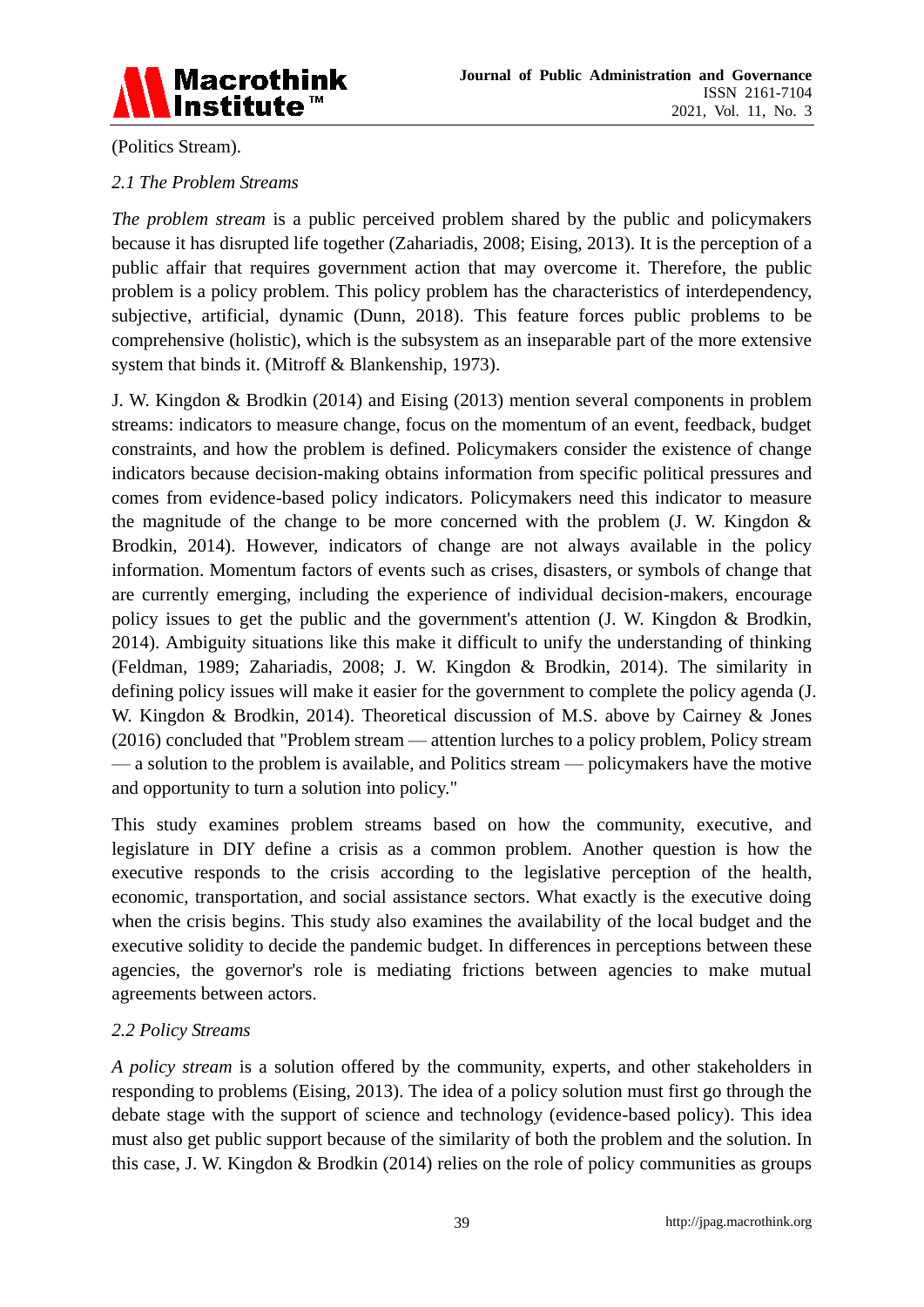

of experts and other stakeholders who will discuss options for available policy solutions.

The concept of policy communities encourages the emergence of Policy Entrepreneurs, namely, those who carry out an advocacy function when trying to make policy changes. (Mintrom & Norman, 2009; Eising, 2013). W. J. Kingdon & Stano (1984) and (J. W. Kingdon & Brodkin (2014) noted that policy entrepreneurs "could be in or out of government, in elected or appointed positions, in interest groups or research organizations."The motivations of policy entrepreneurs include helping the government solve public problems, forming policy ideas that are following the values they believe in, and the desire always to be close to the decision-making ring (J. W. Kingdon & Brodkin, 2014). Policy entrepreneurs have a role in softening up problematic policy ideas because they do not meet technical and scientific criteria, the level of public acceptance, budget availability, and meet the interests of decision-makers (J. W. Kingdon & Brodkin, 2014; Mintrom, 2011; Mintrom & Norman, 2009). The role of policy entrepreneurs can combine three streams that produce policy changes (Colebatch, 2006; Sabatier, 2007; Zahariadis, 2008; J. W. Kingdon & Brodkin, 2014).

These policy streams examine the basis of the DIY government in making decisions. When valid and reliable data is not available, how does the local government make decisions and the community's response? The unavailability of data encourages each agency to interpret its pandemic handling program. Through these policy streams, it is increasingly visible how the role of regional heads as policy entrepreneurs in solving problems is. Mintrom & Norman (2009) argue that these policy entrepreneurs have several functions: the ability to read issues, define problems, and build networking. This study examines how policy entrepreneurs role is in handling the COVID-19 pandemic in DIY.

#### *2.3 Political Streams*

*The last stream is a political stream.* Political streams occur and generally flow freely between problems and policy streams (J. W. Kingdon & Brodkin, 2014). Political streams consist of many factors, such as changes in national conditions, changes in officials and members of parliament, and campaigns that are of pressure to be carried out by interest groups, including political parties (J. Kingdon & Stano, 1984; Eising, 2013; J. W. Kingdon & Brodkin, 2014; Novotny et al., 2015). In other words, J. W. Kingdon & Brodkin (2014) states that political streams consist of the public mood, pressure group campaigns, election results, partisan or ideological distributions in parliament, and changes of government (Zahariadis, 2008; Sabatier, 2007).

The study analyzes the national mood and its implications in the center and local government relationship in DIY in political streams, including central support to ensure the security of regional officials in making policies to handle the COVID-19 pandemic. In addition, the analysis pays attention to social and political conditions in DIY, especially the level of hidden conflicts that influence the policy agenda. The term of politics includes explaining how the DPRD's political position in the government system in DIY and the frictions of interest that occur in the executive. According to Kingdon, the elected and appointed officials are important actors in the agenda-setting process, and they are generally the most influential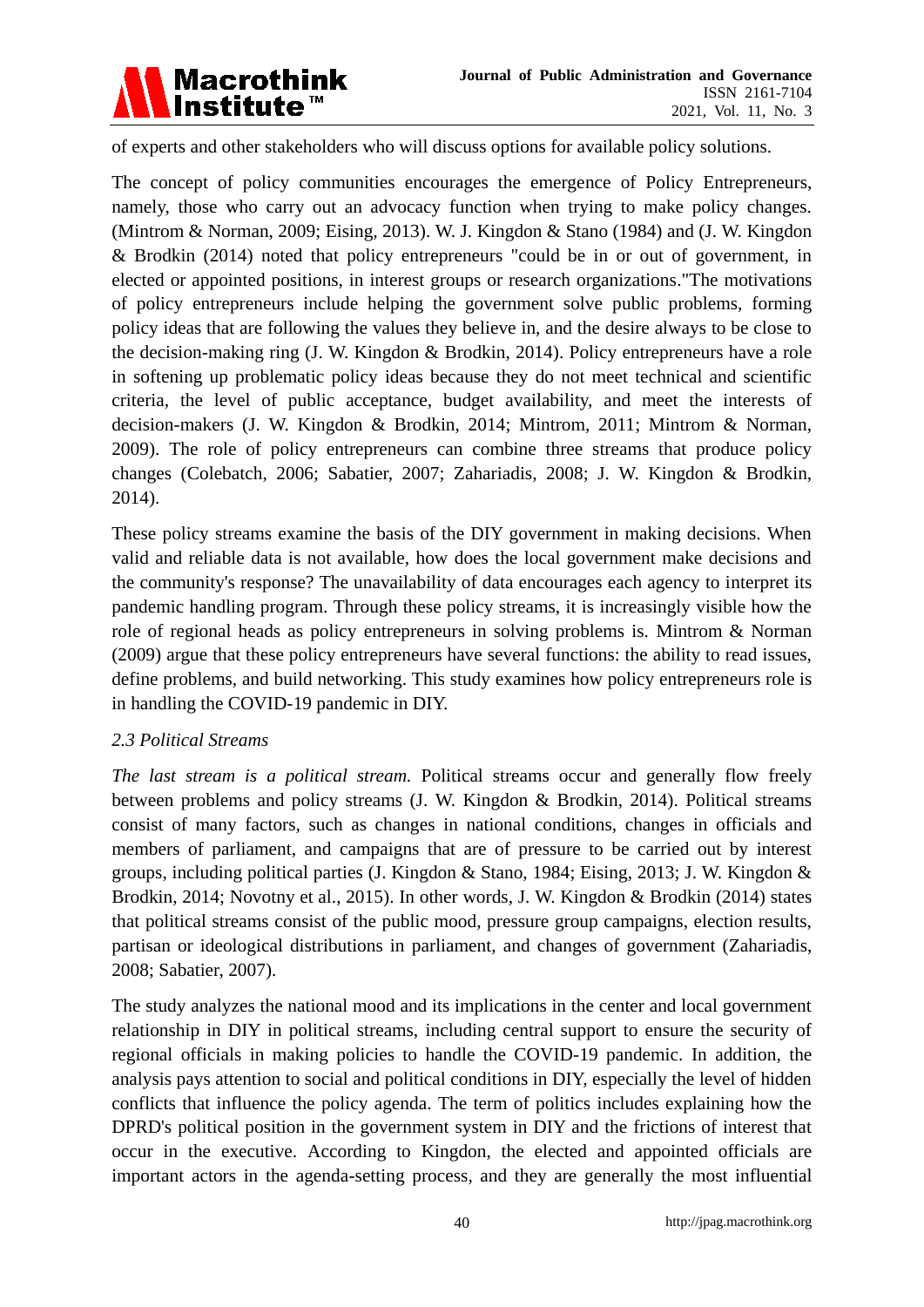

actors among the agenda setters (J. W. Kingdon & Brodkin, 2014; Novotny et al., 2015). The combination of political and administrative abilities and supported by the cultural position allows the governor to have a role as a policy entrepreneur.

The implication of these streams is the emergence of the policy window. It refers to where policy entrepreneurs fight multiple streams to push their pet solutions or make attention to their particular problems. J. W. Kingdon & Brodkin (2014) analogizes the convergence of the three streams to a policy referred to as "primeval soup policy," which takes time to do "softening" so that many actors can accept the issue in a policy subsystem (Cairney & Jones, 2016). The policy window is generally open for a limited time. Political streams such as changing the government regime, changing the political constellation in parliament, or shifting a national mood, can open the policy window.

Meanwhile, from the aspect of problem streams, the window is open due to public issues that are trending and become a common problem. Crises, disasters, and changes in positions in the bureaucracy are also factors that determine whether or not the policy window is open. Finally, the window will be closed when there are no mutually agreed policy alternatives (J. W. Kingdon & Brodkin, 2014).

The primeval soup policy requires policy entrepreneurs' intervention to fight for alternative approaches that all parties accept. Kingdon's M.S. theory explains that a person or group must be a policy entrepreneur who tries to harmonize problems, solutions, and politics behind a policy output. The entrepreneurial policy consists of three categories, i.e., individual policy entrepreneurs, collective policy entrepreneurs, and donor organizations (Meijerink & Huitema, 2010). Overall, J. W. Kingdon & Brodkin (2014) states that policy entrepreneurs are vital actors in advocating alternative solutions when the policy windows are open into a legal policy. There are four policy entrepreneurship elements: displaying social acuity, defining problems, building teams, and leading by example (Mintrom & Norman, 2009).

If the Kingdon model tries to put the three streams in balance, will the formulation process produce the final decision? There is a policy entrepreneur who can unite various interests. In the context of handling Covid-19, it confirms that a governor acts as a policy entrepreneur that accommodates different opposing streams. Kingdon & Stano (1984) argued that within the policymaking process, policy entrepreneurs take advantage of "windows of opportunity" to promote policy change (Mintrom & Norman, 2009). This study tries to answer how pandemics as a public problem can shift into a policy window. It could also be a novelty that can be an input for knowledge development on how crises help break the policy deadlocks due to different institutional missions and competition among high-level public officials. The role of policy entrepreneurs in opening policy windows to handle a pandemic's impact is interesting to examine.

It is in contrast to a conclusion from (Pellini et al., 2018). They concluded that without acceptance by civil servants within the bureaucracy, leadership (even from the very top) alone could not change behaviors and attitudes towards the use of evidence in policymaking. On the other hand, this study found the significant role of the DIY top leaders (governors) in determining the data, the policy process, and the results. The position of civil servants in the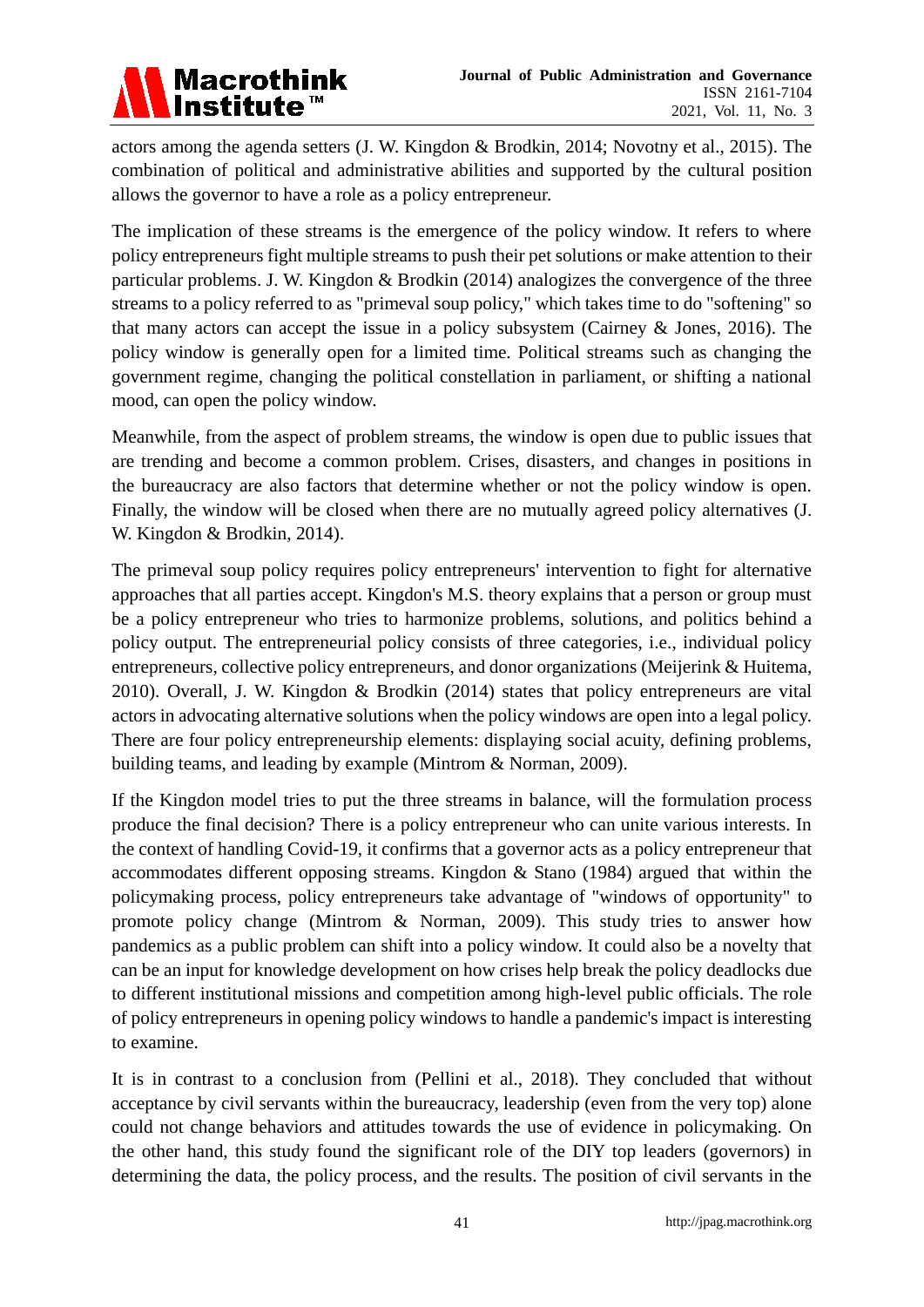

policy formulation process is to translate the governor's vision.

The researcher analyzed the DIY policy formulation to determine the similarities and differences using the Kingdon model's formulation process. The study highlighted a conclusion formed by the researcher about the overall meaning obtained from the DIY policies' formulation process.

#### **3. Research Method**

The method of this study is qualitative research. This study focused on the case of policy formulation in health, economics, transportation, and social safety nets in DIY during the pandemic Covid-19 in 2020. Through those policies, the researcher attempted to identify the policy formulation process.

This study selected policymaking in DIY, given its status as the oldest province in Indonesia. It also has a unique administration model that combines a monarchical model with a decentralized government. Furthermore, the central government has claimed that DIY was a successful province in preventing the pandemic Covid-19 in 2020.

This research was initially through a desk study process, which began in March 2020 and ended in October 2020. The data collecting is by online questionnaires, interviews by phone, and documentaries. The primary data is questionnaires from higher-ranking public officials of the local government at provincial and district levels (PEMDA) and all local legislative members at provincial and district levels (DPRD). In addition, the data collecting is in-depth interviews with eight critical informants from higher-ranking public officials directly involved in the technical process of policy formulation from the PEMDA (4 informants) and DPRD (4 informants). In the initial stage, prepared a map analysis of stakeholders holding a role in policymaking. The researcher also played as a researcher in DIY administration, often following the provincial and districts policy process since 2016. The research also found some other actors according to the recommendations of key informants (snowball technique).

The questionnaires were shared with all policymakers, either PEMDA or DPRD respondents, by filling out the questionnaires using the google form application. The number of policymakers as a population (a higher-ranking public official) from PEMDA was 164 people, and the number of DPRD populations was 244. The number of returned questionnaires filled out by the higher-ranking public official was 31 percent, and DPRD was 34 percent.

The data from the questionnaires were analyzed using SPSS and presented descriptively. The respondents' answers to assess the extent to which the factors suspected of forming the policy formulation model were obtained from questionnaires and reinforced by the results of in-depth interviews by phone and researcher's observations while interacting with policymakers. As a reinforcement, data from online newspapers were juxtaposed with primary data to conclude the policy formulation process during the Covid-19 pandemic.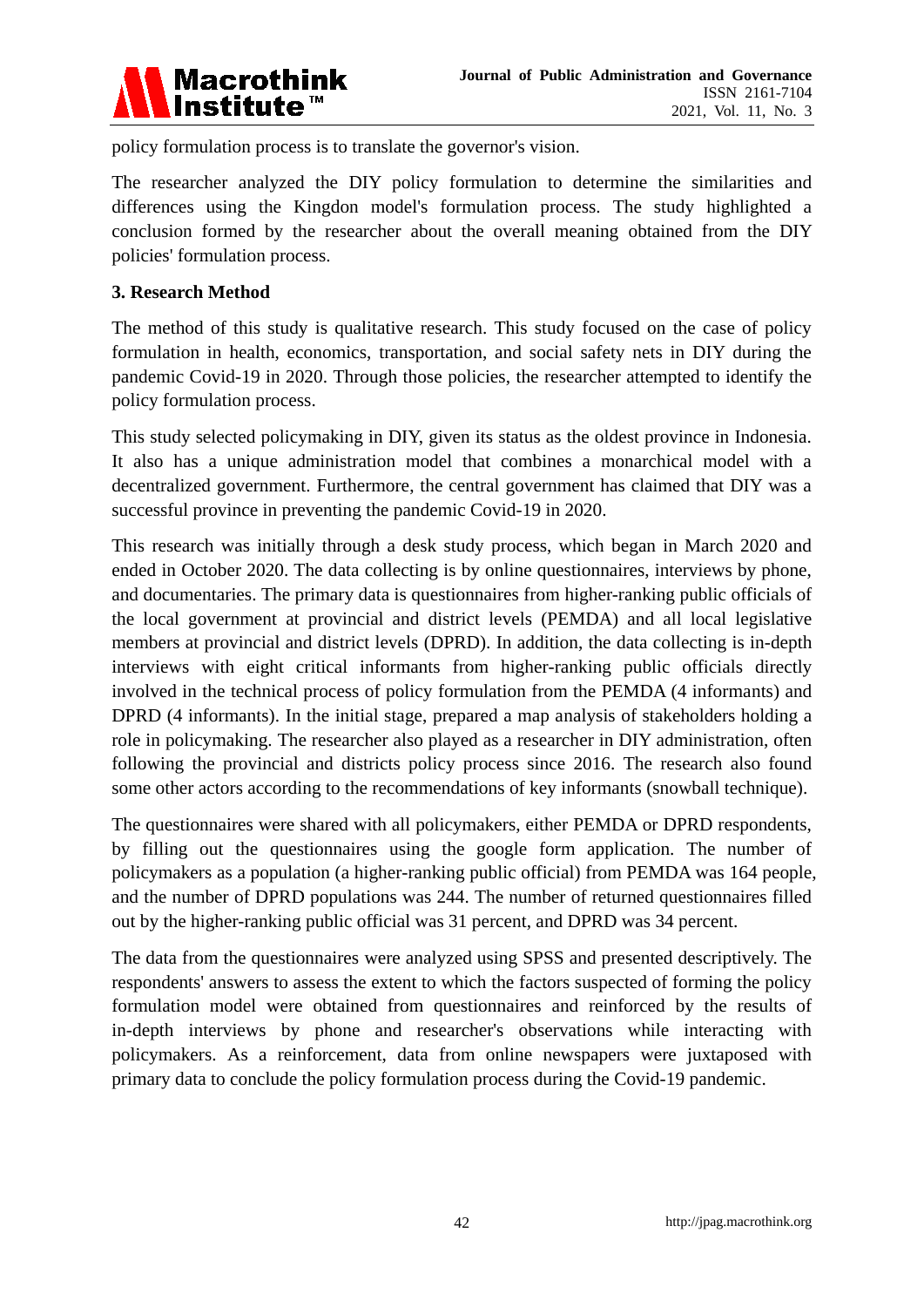

# **4. Results and Discussion**

### *4.1 Problem Streams*

In early March 2020, after the central government determined Indonesia's status as a pandemic Covid-19, the regions followed government policies. However, some provinces want to choose their territory status beyond the government central's wants, i.e., locking down its territory in Jakarta. The center has prohibited that status and replaced it with the Large-Scale Social Restrictions (PSBB). DIY did not follow the central policy by either setting lockdown status or PSBB status. The interesting phenomenon is that many villages in DIY have unilaterally designated themselves as lockdown areas. This status created tensions because it disrupted the supply of goods and services in neighborhoods. Although some of these villages finally gave in after being pressured by local officials, several other villages still insisted on implementing the local lockdown status until October 2020.

The community's assertiveness to protect themselves by deciding their area's status to be locked down differs from the confusion at local government levels. They tend to wait for policies from the central government, even though Covid-19 sufferers' cases increased at that time. The primary data shows that more than 90 percent of respondents from PEMDA and DPRD answer that the spread of Covid-19 in DIY was worrying.

The data indicate that 72 percent of the PEMDA public officials are concerned that the increasing condition of the Covid-19 pandemic in Jakarta will impact the DIY. It is similar to respond 62 percent of DPRD members who also felt worried that the same thing would happen in DIY. Thus, the data on PEMDA and DPRD members' perceptions confirm that they face the same public problem, pandemic Covid-19. However, the conclusion of interviews with public officials made it clear that they were facing an unusual condition:

"We understand that this is a crisis that we cannot avoid."

(interview with Mr. A and Mr. B, informants from PEMDA).

PEMDA officials' understanding of the crisis is a determinant variable in shaping policies. They admitted that there must be quick actions to respond to the impact of the pandemic Covid-19. According to the DPRD members, there is an awareness to change the policy quickly (Table 1).

Table 1. The percentage of DPRD respondents who answer that the local government's response to the pandemic covid 19 was slow

| Government         | The response percentage of DPRD |  |  |
|--------------------|---------------------------------|--|--|
| <b>Sector</b>      | respondents $(\% )$             |  |  |
| Health             | 37                              |  |  |
| Economic           | 45                              |  |  |
| Transportation     | 39                              |  |  |
| Social safety nets |                                 |  |  |

Source: Primary data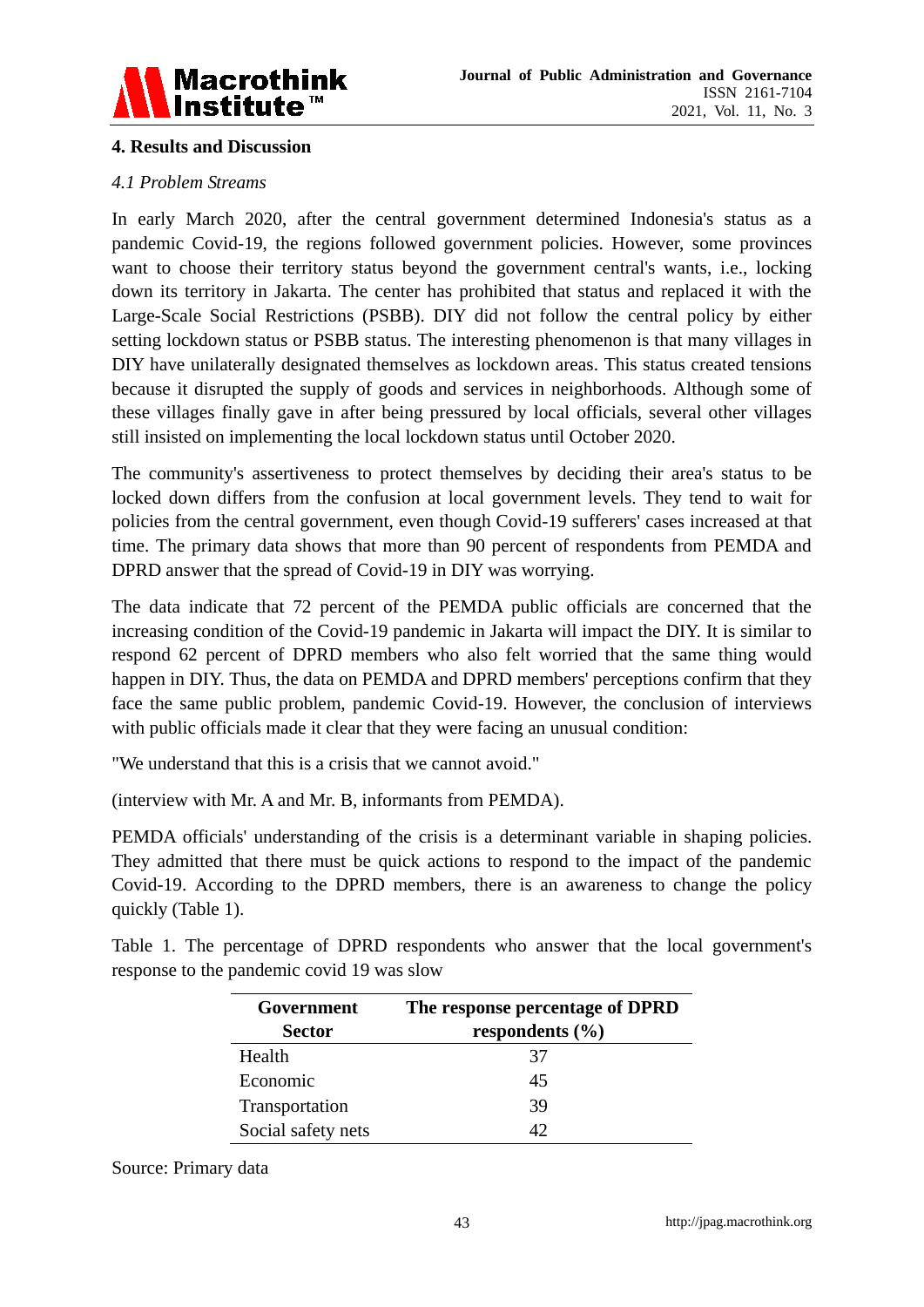

Many DPRD members responded that the local government's actions were slow. They considered that PEMDA's ability to manage sectors affected by Covid-19 were slow (i.e., 37 percent of the health sector, 45 percent of the economic sector, 39 percent of the transportation sector, and 42 percent of the social safety nets). The perception data from DPRD members showed that the PEMDA officials are not reasonably responsive to rapid policy problems, even though they have already been aware of the crisis. For example, informants C, D, E from DPRD criticized the health sector for not having valid data on how many people were infected and the available health facilities. Meanwhile, economic institutions have not been sufficiently alert in the economic sector to determine what economic sectors are affected by the pandemic and what local government policies should respond to pandemic impacts immediately. The DPRD complained about the unclear policy on vehicles allowed to enter and leave DIY in the transportation sector. In the social safety net sector, complaints related to the target group's data validity's unavailability and budget allocation.

Public officials often slow response to crises like pandemics because they have two choices to carry out their duties: changing work patterns into a pandemic crisis or maintain routine work. The data in the following Table 2 shows that PEMDA public officials are in doubt of responding to these two things.

| <b>Type of activities</b>                                   | <b>Percentage of answer</b> |  |
|-------------------------------------------------------------|-----------------------------|--|
|                                                             | $(\% )$                     |  |
| Discussing the formation of a task force                    | 86.57                       |  |
| Refocusing the budget                                       | 97.01                       |  |
| Planning the scheme of remote working                       | 92.54                       |  |
| Discussing strategies for dealing with the effects of covid | 97.01                       |  |
| Implementing the institution's routine activities as usual  | 31.34                       |  |
| Discussing the local government work plans for 2021         | 91.04                       |  |
| Making regular institutional reports                        | 94.03                       |  |

Table 2. The percentage of public officials who answer activities carried out by government institutions when the pandemic spread

#### Source: primary data

When the pandemic began to break out, many public officials replied that they began discussing forming a task force for handling the Pandemic Covid-19 (87 percent). Some others also respond that they are refocusing the budget for managing the Pandemic Covid-19 (97 percent), planning Work from Home (WfH) for bureaucrats (93 percent), and discussing strategies for dealing with the effects of covid (97 percent). On the other hand, they also stated that they still had to discuss the local budget and program plan for 2021 (91 percent) and make regular institutional reports (94 percent). In Indonesia's bureaucratic system, both jobs are routine works of institutions that absorb more than 70 percent of working time. Therefore, some public officials answered (31 percent) that they still carried out regular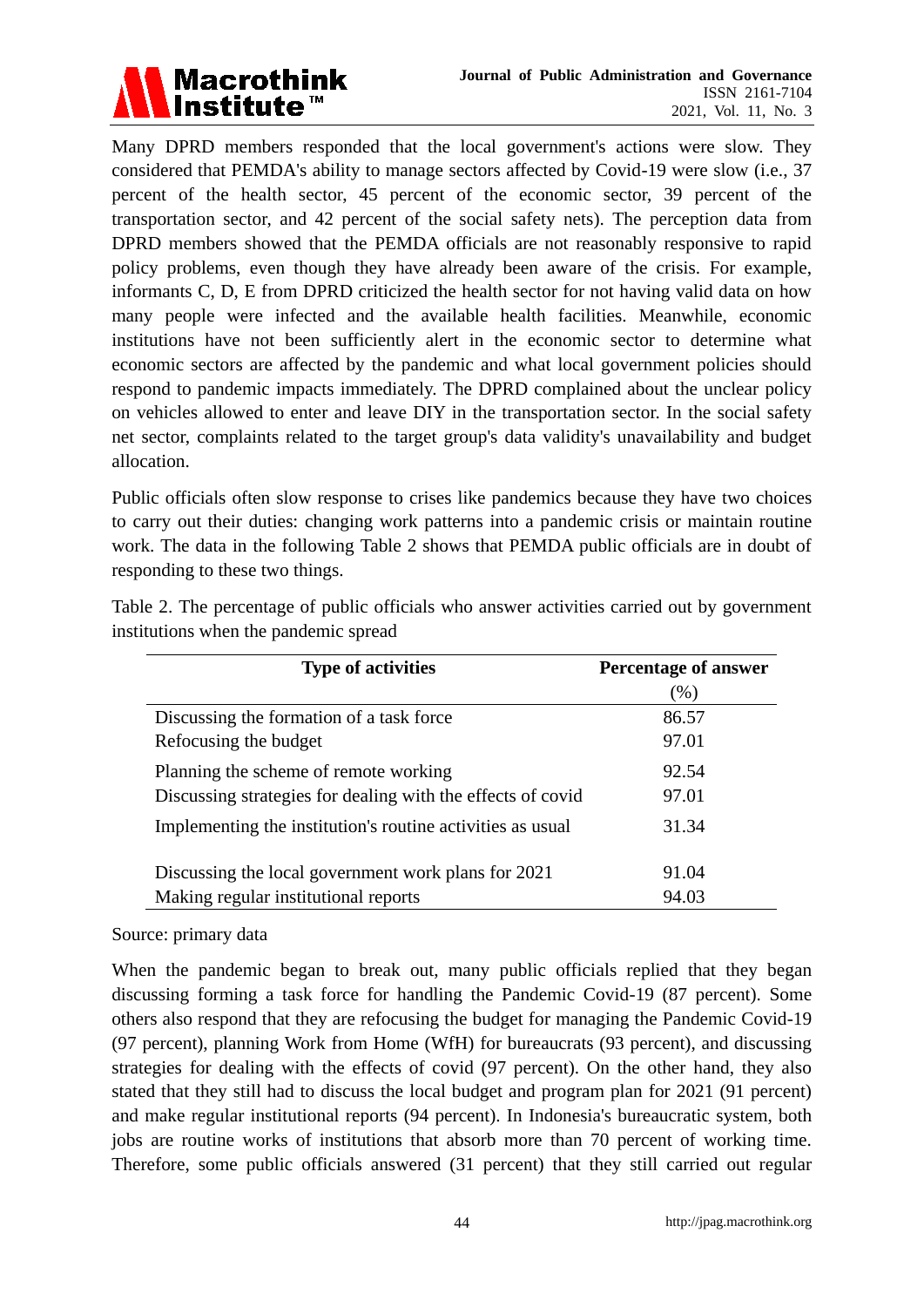

activities.

The choice of public officials to focus on handling pandemics is something very positive in a crisis. However, the surprising answer was that as many as 13 percent of the officials said that they did not consider resolving public problems when asked what considerations their commitments were when determining the impact of Covid. Although 13 percent of them is still less than those who answered otherwise, it needs to find why they did not consider resolving public problems like the impact of Covid-19. Public officials who respond not to consider the pandemic are public officials from institutions who think that their institutional duties are not directly affected by the pandemic, for example, agriculture, information communication, settlements, youth and sports, and population. The GRDP data for 2020 shows that six sectors are still growing positively. These sectors are communication information (19.70 percent), health services (19.18 percent), education services (4.47 percent), agriculture (4.19 percent), real estate (1.27 percent), and water supply (0.51 percent)

The data above concludes that the pandemic has placed many public officials uncertain about what they should do, completing routine activities or responding immediately to a pandemic case. In other words, the pandemic was not the primary duty of public officials. Instead, the main task is still completing routine activities to comply with the budget 2020. Most public officials (79 percent) answer that another obstacle for making policies is budget constraints. They acknowledged that stringent regulations on using the budget prevented them from changing unilaterally without the central government's approval.

The next stage of the dispute was at the step of synchronizing program design with budget availability. Regarding this process, two secondary policymakers from the planning office and financial office played significant roles. The planning office would bring policy design to the financial office to determine the appropriate financial allocation. The finance office has greater power to intervene even alter planning office design in determining the budget. The following excerpt is a statement conclusion of two members of DPRD from a major political party:

"*Finance office is the financial commander. It has a big role to change the policies that DPRD has formulated*"*.* (Informant C, H, DPRD).

The process of establishing a consensus between the planning office and the finance office is complex. The implementing institutions are often staggered by the decision from two institutions. Financial office considerations generally refer to the interpretation of the budget capacity, whereas planning office refers to the technical planning argument.

*"The Finance office often steps out of their authoritative domain by using their argument concerning the interpretation of the budget effectiveness that may perhaps differ from the* planning office *interpretation upon the same issue"* (Informant, F, PEMDA)

This fact concludes that the "money follow function" approach was not effective in policy formulation. The new government regulation that frees regional flexibility for budget refocusing to respond to a pandemic is still ineffective. It seems that local governments are still hesitant to implement this government regulation for fear of financial unaccountability. It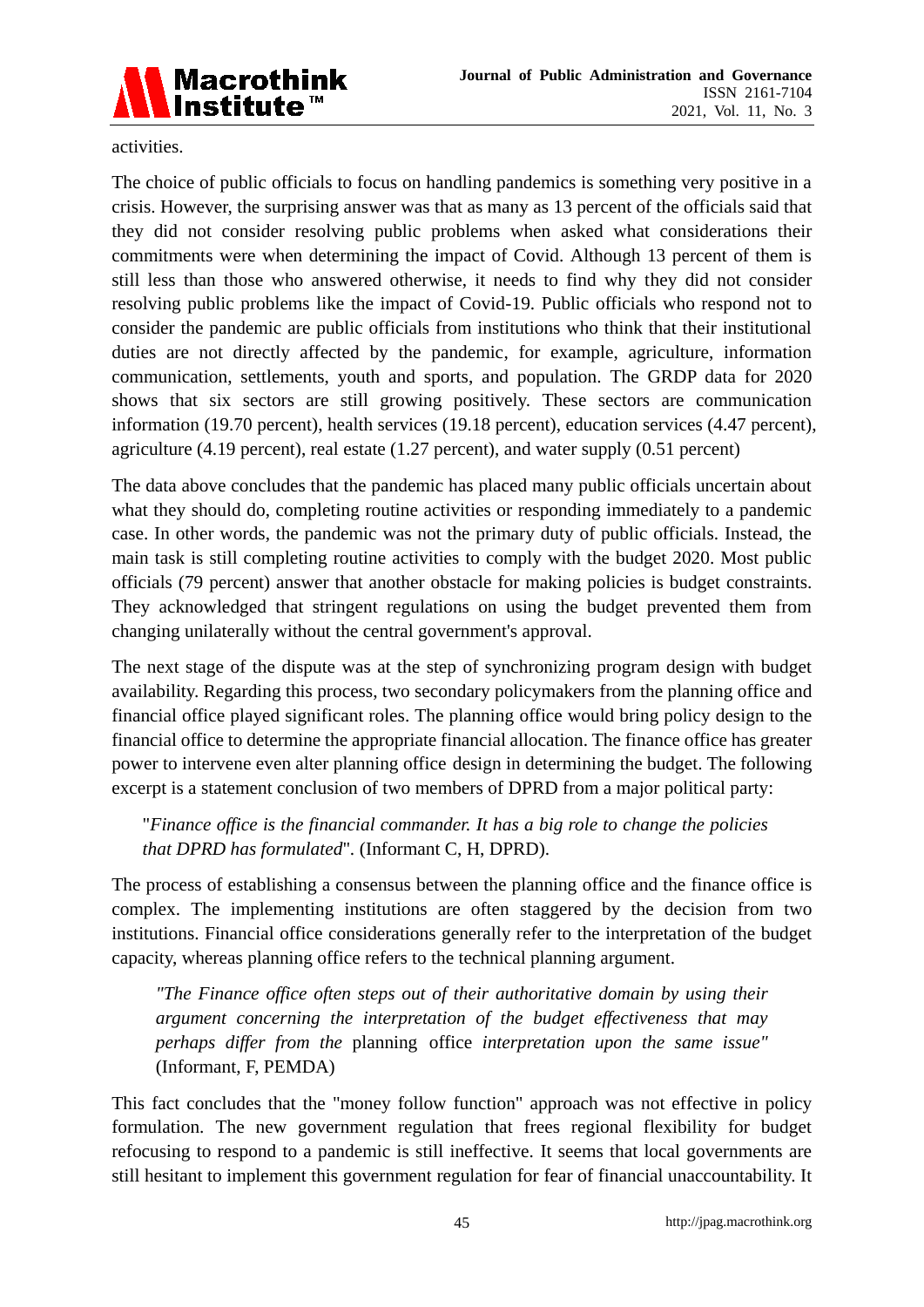

also refocuses the budget requires a long discussion. Finally, the PEMDA and DPRD agreed to the budget changes in October 2020. In general, all budget components have decreased, as shown in Table 3 below:

| <b>Budget Items</b> | <b>Old Target (IDR)</b> |                         | New target (IDR)        |                         |
|---------------------|-------------------------|-------------------------|-------------------------|-------------------------|
| Local Income        |                         | Rp 6 130 178 110 468.18 |                         | Rp 5 469 445 329 163.93 |
| Local expenditure   |                         | Rp 6 464 711 413 219.80 | Rp 5 776 925 248 459.35 |                         |
| Regional financing  | Rp                      | 364 533 302 751.62      | Rp                      | 307 479 919 295.42      |
| a. Income           | R <sub>D</sub>          | 543 163 302 751.62      | Rp                      | 425 069 919 295.42      |
| b. Expenditure      | Rp                      | 178 630 000 000.00      | Rp                      | 117 590 000 000.00      |

Table 3. Local Budget Change DIY 2020

Source: (Dprd-diy.go.id, 2019)

The confusion among public officials increased when the governor of DIY do not want to implement the lockdown but "calm down" and "slow down" instead. The meaning of "calm down" is not panic but awareness of the dangers of a pandemic, while "slow down" is defined as an activity not to harm others through disease transmission. Even though the meaning of calm down and slow down is perfect, it is an indirect signal from the governor to public officials not to change policies that can frighten the public (Gatra.com, 2020). The governor, as the king, never left the principles of Javanese culture in making policies "*wong sabar rejekine jembar, ngalah urip luwih berkah*." It means that humans must be patient with this problem and let it run as it is. This principle dominates the thinking of public officials to make policy in this region. The policies made do not recognize drastic changes because public officials must calculate according to the previous conditions' achievements (incremental approach). The conclusion is that the definition of policy problems with various indicators generally ends up in a definition of policy problem by the Governor's orders. All parties in the executive and legislative branches must follow the definition of the problem decided by the governor.

# *4.2 Policy Streams*

The local government used data from the central government (98.51 percent) for policymaking. Most public officials were panic because there were no valid data to prevent the impact of pandemic Covid-19. It was also exciting data when PEMDA took data from information developed in newspapers (71.64 percent) and social media (58.21 percent) as well intuition (56.72 percent) (see Table 4).

Table 4. Sources of information for policymaking according to the public official's answer

| <b>Sources of Information for Policy Making</b> | Yes<br>%    | No<br>$\%$ |
|-------------------------------------------------|-------------|------------|
| Central government policy                       | 98.51       | 1.49       |
| Official research institute                     | 95.52       | 4.48       |
| <b>Academic Institution</b>                     | 92.54       | 7.46       |
| Social media                                    | 58.21 41.79 |            |
| Newspaper                                       | 71.64       | 28.36      |
| <b>Intuition</b>                                | 56.72 43.28 |            |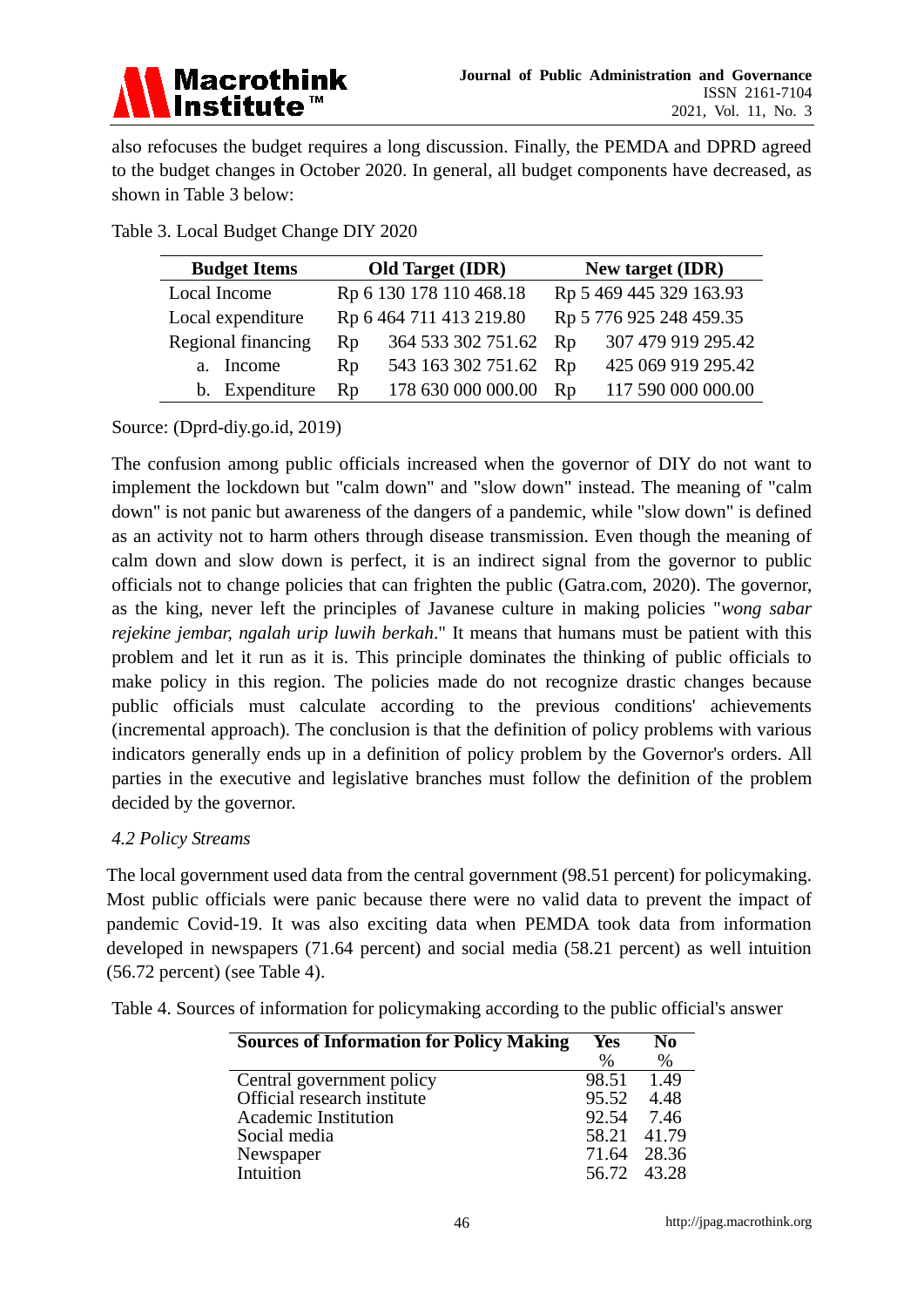

| Superiors statement    | 86.57 13.43 |  |
|------------------------|-------------|--|
| Political parties      | 44.78 55.22 |  |
| Community organization | 52.24 47.76 |  |
| Citizens               | 82.09 17.91 |  |

Sources: Primary data

The absence of valid information about covid has created a wrong policy response to prevent it. Examples of such destructive policies are that the central government requires that public facilities spray disinfectants on humans directly, pay more attention to the economy than the health sector, the ineligible target group of social safety nets and the choice to implement PSBB. This last policy, President Jokowi admitted that the PSBB policy was ineffective and replaced it with a Restriction on Community Activities (PPKM) policy in January 2021.

The central and local governments had become powerless in facing the confusion of knowledge regarding effective pandemic handling. The policy response made by the DIY government is similar to the garbage can from Cohen et al. (2014). Any information from anyone could be a piece of accurate policy information without filtering the information source's accuracy.

The impact of uncertainty in government policies made public trust in the government lowest in 2020. Response for impatience of the DIY community was such as continuing local lockdowns in their villages. Exit voices from experts and the public used newspapers and social media to implement a total lockdown in DIY. However, the provincial and districts government tend to wait for policies from the central government. It is in line with nearly 100 percent of the PEMDA and DPRD answered using central government regulations as the primary source for policymaking.

The central government issued the Government Regulations Substitute to Law (2020) in April 2020 (Perppu), which frees each region to refocus its budget for overcoming a pandemic outbreak. Furthermore, it makes it easier for PEMDA to technically adjust its budget to manage better the pandemic impact, especially the health, economy, social safety nets, and transportation sectors. In addition, this Perppu makes local governments more confident when responding to critics in managing the impact of the pandemic.

The central policy decided that the policy choices are more likely to strengthen the economy rather than health to prevent a pandemic. As a result, the central government's presence in regions policymaking to handle the pandemic has grown stronger since August 2020. Since then, DIY has always followed the central decision as a basis for policymaking.

The local government's role in handling the pandemic Covid-19 has led to the re-appearance of the classic conflict between the technocratic approach (planning office) and financial administration (financial office). The governor will let the different points of view between them avoid hegemony in interpreting his vision. He understands that his subordinates often feel hesitant with his presence in meetings. To overcome this obstacle, the governor established them as secondary policymakers to use their authority. Thus, their conflict can remain to be managed by the governor. The planning office and financial office each have policy communities to formulate policy. The planning office as a technocratic agency works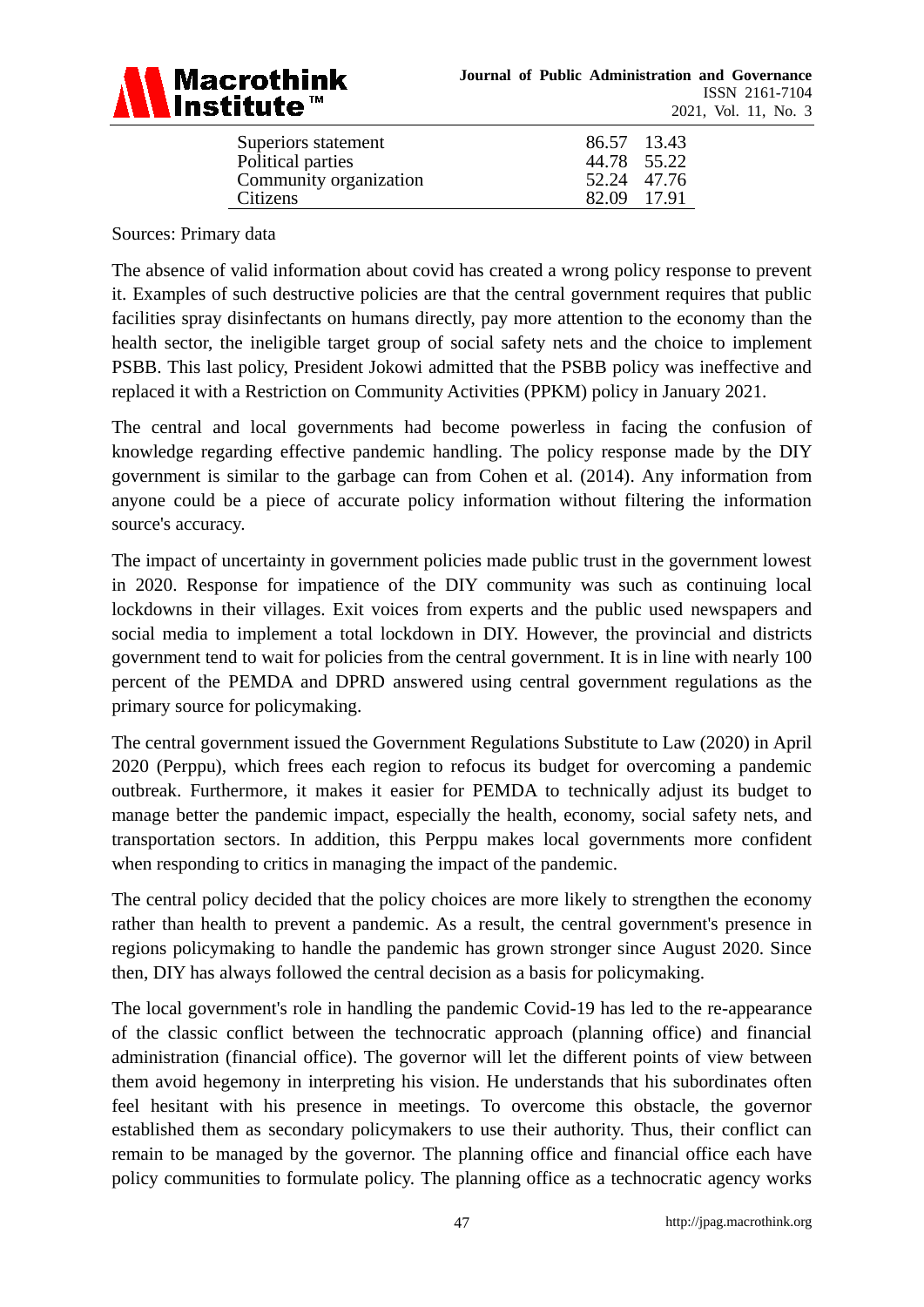

based on data analysis of public affairs, while the financial office work with financial capacity and rules. Both sides are a large coalition in the process of policy formulation in DIY administration. This phenomenon is a negotiation between two sections with different views and interests to find common ground in formulating policies.

This policy stream coincides with the problem streams, between the importance of utilizing empirical data in policy formulation and the strength of policies determined by the center in finance. The governor's role in opening this deadlock is essential. His ability to unite central and regional interests through approaches to the central government and unify different regions' interests has resulted in the right policies. He used the pandemic crisis as a policy window to reconcile differences and produce effective policies.

#### *4.3 Political Stream*

DIY is a special province in Indonesia. The governor of DIY represents the central government and also the king of the Kingdom in DIY. The relationship between the Sultan and the center during the Jokowi era was relatively conducive to the previous central administration period. Therefore, the Sultan's political position as governor is relatively strong. However, the Sultan experienced legitimacy due to internal conflict regarding the next successor to the throne. The inner political turmoil within the kingdom had heated the political situation between various groups, which also influenced how the Sultan's legitimacy was in front of the people and the political forces in Yogyakarta.

This pandemic's emergence revived the Sultan's political position towards the central government and his people in the regions. The central government's legitimacy decreased by the extreme political differences between political groups as a direct impact of the presidential election in 2019. It tended to weaken the legitimacy of the central government. DIY needs a solid leader to handle the impact of the pandemic. Sultan Hamengkubuwono X represented this need. As a king, he has established himself as a policy entrepreneur. Therefore, this pandemic has prompted the Sultan to re-strengthen his political position in DIY.

As previously explained, the program's design for controlling pandemics has some interests, particularly between the planning and implementing institutions. The planning office still insisted on their interpretation of the governor's vision to reduce pandemic impacts. On the other hand, the implementing institution generally believes that the program is routine work in the previous fiscal years. This difference of interests also occurs in a pandemic situation, rendering the policy draft dispatched back and forth between the planning office and the implementing institution responsible for its technical implementation. An example is an implementing agency that considers keeping the expenditure on goods in the 2020 budget. On the other hand, the planning office believes that these goods' logistics expenditures should be replaced and allocated to logistics expenditures on goods needed to respond to a pandemic's impact, such as medical equipment.

Nevertheless, this process remains true to the proper courses of the technocratic approach. Lobbying in this stage happened between the planning office and the implementing institution through informal dialogue between the institutional heads. Data from the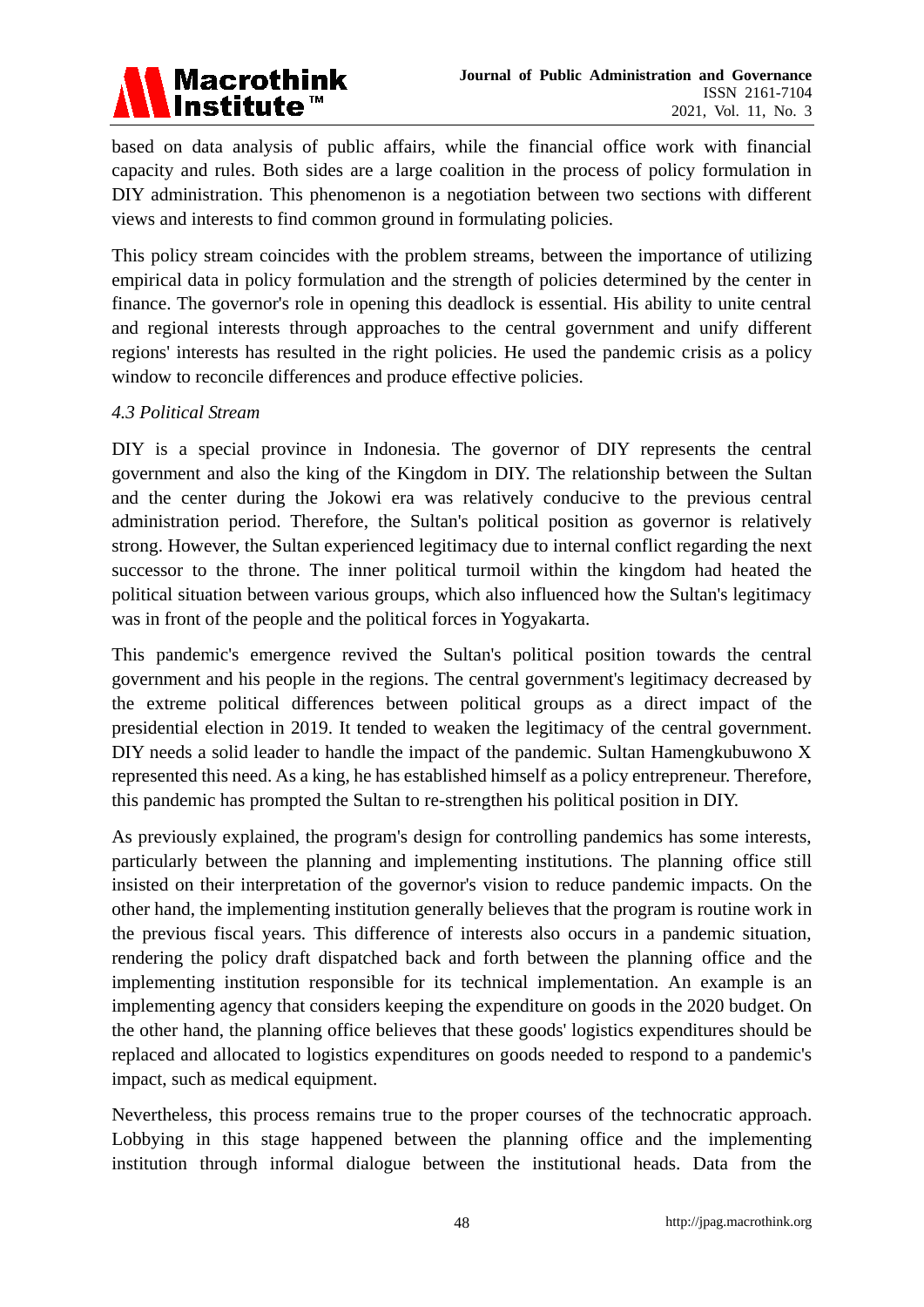

questionnaire confirm that 81 percent of the public officials said that they would compromise when there were differences in data among institutions. The remaining (13 percent) left it to the institutional decision of the respective government institution, and 6 percent of them went it to the institution's head.

In the Indonesian bureaucratic culture, every formulating program must consider equity for units and positions in the organization. If bureaucrats ignored it, the program implementation would disrupt. However, actors can resolve the difference in interest in designing the program because all parties felt they had acquired a part of that fiscal year's plan. Most public officials (99 percent) responsible for handling this pandemic admit that they can control conflicts of interest between them. They always refer to central government policies and policies decided by the governor.

Pemda and DPRD will discuss the local budget plan's policy design and the DPRD to ratify the typical situation's arrangement. It is included in the policy design phase because the legislation process may change the initial setup. In addition, DPRD had only begun involving during the local budget plan for the program's distribution under its interests.

*"DPRD often requests changes in the amount and location of target groups. They intentionally increased the number of targets and locations of residents in the case of social safety nets before they ratify the program design". (Informant G, PEMDA)*

The process of social safety nets frequently experienced political pressures during the implementation. For example, changes in the number of recipients during the plan and the implementation stage of social safety nets happened because DPRD members must comply with their promises to their constituents.

The political process of program budgeting during a pandemic is different from the process in typical situations described above. The executive is sticking to Perppu No.1/2020, particularly Article 3 (1), which gives regional governments the flexibility to prioritize the use of budget allocations for specific activities (refocusing), change allocations, and use of local budget (APBD), especially in the context of handling a pandemic. Article 27 (2) emphasized that there is protection for public officials included in the Financial System Stability Committee (KSSK) not to be criminalized or convicted in carrying out handling the impact of the Covid 19 pandemic. Even paragraph 3 emphasized that all actions, including decisions taken following this Perppu, are not the object of a lawsuit that can be sent to the State Administrative Court.

One main point in the political stream is still a governor ordered. Technocrats gathered in the Budget Team (TAPD) attempts to translate it into programs design. The formulation process tends to be concise, involving a few actors, one-way, and top-down centric. The successful program design lies in harmonizing programs as an interpretative form of the order in the bureaucracy. Public officials conveyed this order as a policy in figurative and symbolic expressions. The planning office stated that the governor ordered the implementation office to translate his wishes.

*"The governor bypasses the agenda-setting stage by deciding which topics are a priority. Then he instructed the planning office by giving orders symbolically. For example, the governor's wish regarding development is "I want pandemic corona in*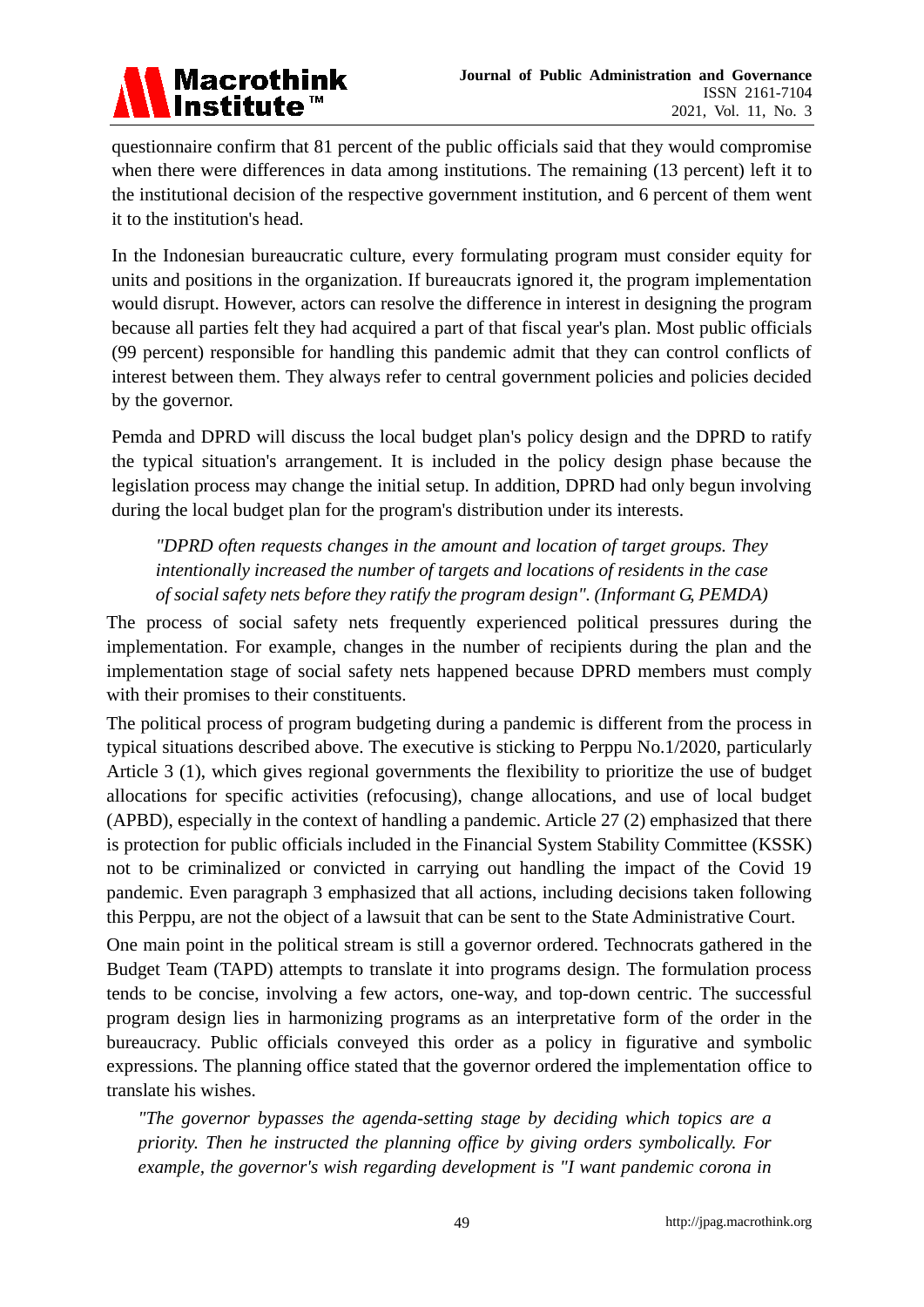

*here to decline" and "when will I be cutting the ribbon." (Informant A, PEMDA)*

These symbolic expressions cannot be directly made into program design as the literal translation means. In the governor's words of "*I want pandemic in here to decline*," this compels the planning office to design policies and break down programs that are relevant in attaining the mandate of reducing pandemic. Simultaneously, the expression "*when will I be cutting the ribbon*," stated by the governor, is a symbolic speech in which he wishes to carry out a program with far-reaching impacts and implications. Then it requires the officials to translate the governor's intent into a policy design and plan for controlling the pandemic.

# *4.4 Policy Window and Governor as a Policy Entrepreneur*

This pandemic era is the governor's policy window to restore his subordinates' trust in the PEMDA and DPRD. Even at the same time, this is an excellent opportunity to gain legitimacy in the regional community's presence, whose issues of succession to the throne have eroded. The governor understands during the COVID-19 pandemic, DIY needs a solid leader to unify various confusion of data, unclear policies from the center, and political frictions at the national level that are very sharp and influential in regions including DIY.

The problems, policies, and politics stream united into policies during the pandemic seemed like they did not have a solid policy basis. Policymakers in DIY panicked when they faced the absence of valid data and unclear policy from the central. They face a situation where the community is getting impatient with what the government is doing. Many villages make their policies to secure their respective territories by locking down their villages. The governor saw public opinion and led to low public acceptance of the quality of central government policies as an opportunity to reunite all components of the DIY community. The approaches taken by the province seem to be cautious because they do not want to conflict with central government policy. However, this was where the Sultan's ability was able to reduce pressure from the DIY community. On the other hand, he did not want to conflict with the central government, which faced extreme public pressure to make a national lockdown option.

By taking advantage of his cultural position, the governor was able to get different parties back together to protect the DIY community from the worse impact of Covid-19. Even DIY was able to produce innovative breakthroughs to suppress the spread of Covid-19 at least until October 2020. He showed the ability to involve all communities in the prevention activities of a pandemic. It is a kind of policy innovation in a community-centered approach. This innovation made Jogja in August 2020 receive an award from the center as the best province in coping with Pandemic Covid-19.

The governor is the main point of reference in formulating the strategic issues to be executed into the bureaucracy's policy designs. In addition, the governor gives macro-oriented instructions that the relevant institutions will subsequently translate. The former policy inputs come from participants in periodic coordinative meetings held by the local government. This process is similar to the situation in which the governor considers his advisors' suggestions. The latter comes from the governor's relations with internal bureaucrats, particularly officials from strategic institutions such as the financial office, planning office, and DPRD. In the end, to ensure the government's vision from being hegemonized by personnel at the lower level,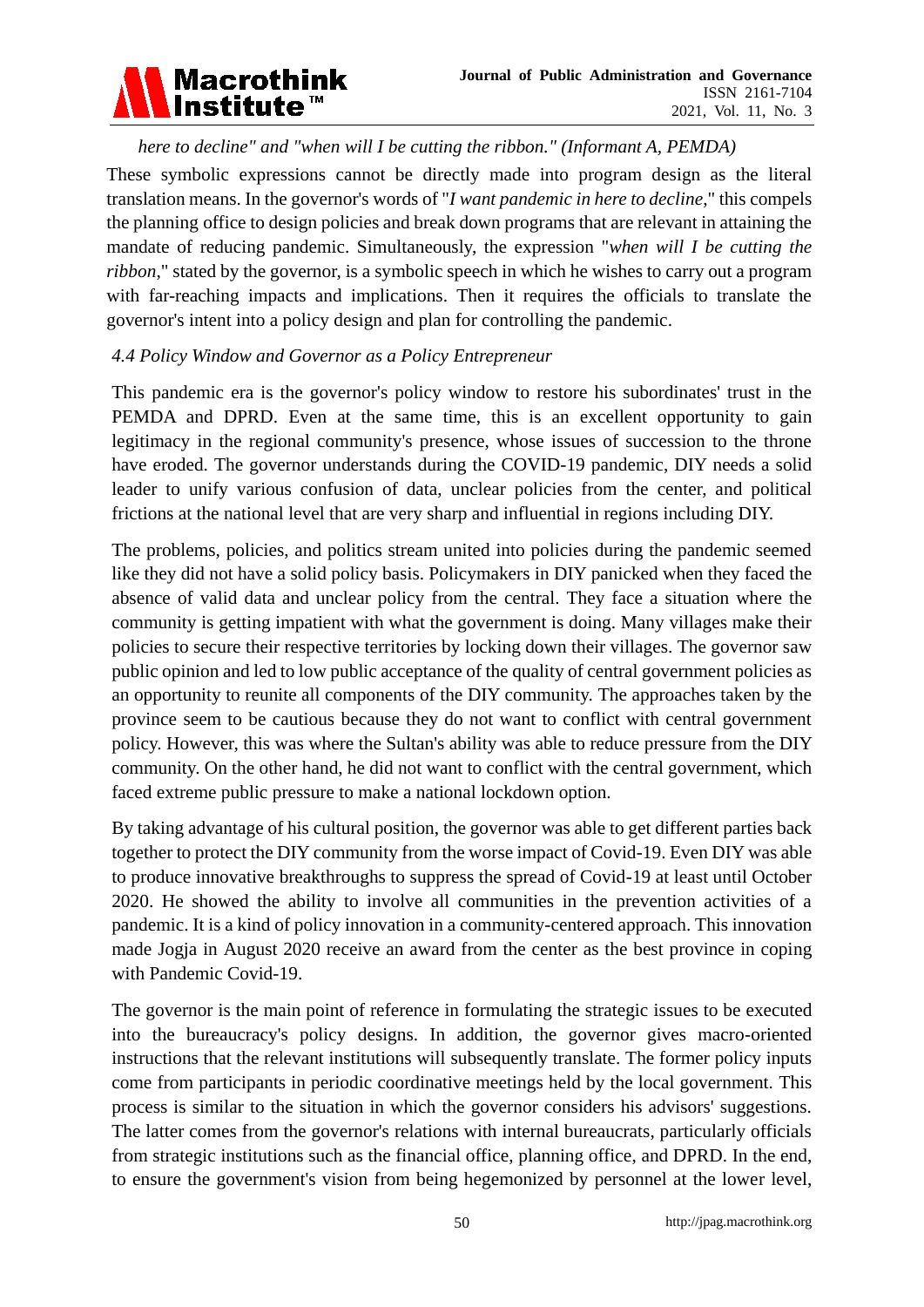

the governor will unite two big offices, the planning office, and the financial office, concurrently by one public official in 2020. This position's concurrency maintains mutual oversight in formulating policies that are in accord with his conceptions. Hence, the governor's orders are a foundation of the province's agenda-setting that determines the priority of issues transmitted into the bureaucratic machinery.

These orders have a positive aspect as it simplifies the long agenda-setting process. However, it has a negative impression due to the loss of a more extensive public participation process. The governor's instructions are duly translated into a policy design by the subordinating bureaucratic machinery. This rigid process is related to the governor's status as a king, which bears implications over his administrative and political authorities (Mallarangeng & Tuijl, 2004). This condition eliminates models, such as problem diagnosis (Weimer & Aidan, 2011) and problem verification (Patton et al., 2015), when systematically setting priority issues. There is no stage of filtering issues through various methods conducted by the bureaucrats. As Dunn (2018) stated, agenda-setting is the stage in which strategic issues are formulated based on levels of urgency by key actors. The wisdom of the governor circumvents the style of the technocratic system.

The governor is present as a single policy entrepreneur who determines the motives underlying the government's policy formulation. There are no other policy entrepreneurs except for the Sultan who can unify the problem stream, policy stream, and political stream. The Sultan can harmonize these three aspects since he can intervene in those aspects via macro-oriented instructions. Therefore, it may refer to the governor's dominance in determining strategic issues during the agenda-setting process.

The governor, apart from being a policymaker, is also a policy entrepreneur. All interviewed informants from both the PEMDA and the DPRD approved the governor's opinion as a policy entrepreneur. Hence, this finding proves a difference in the entrepreneur policy concept described by John W. Kingdon. If Kingdon believes that the policy entrepreneur is the closest person to the policymaker, then a policy entrepreneur in DIY's policymaking is the governor as a policymaker. The argument is that the governor, as a king, has a great power to intervene in all policy problems and unite all groups in this region.

# **5. Conclusion**

This research found that the administration system that combines monarchy and decentralization has encouraged crises to be resolved more quickly through integrated multiple streams. This study also found that the Covid-19 Pandemic was not just a public problem. Still, policymakers could use it as a policy window to unite various streams from a problem, policy, and political side.

In the problem streams, noise occurs when there is no valid data with precise crisis indicators. The financial crisis limited the government to overcome all the effects of the pandemic crisis. Besides, the center's policy streams also do not provide certainty about the policy choices. There is not enough information, knowledge, and technology to solve the crisis. Hence, the public is confused with unclear policies that have a political and managerial impact on the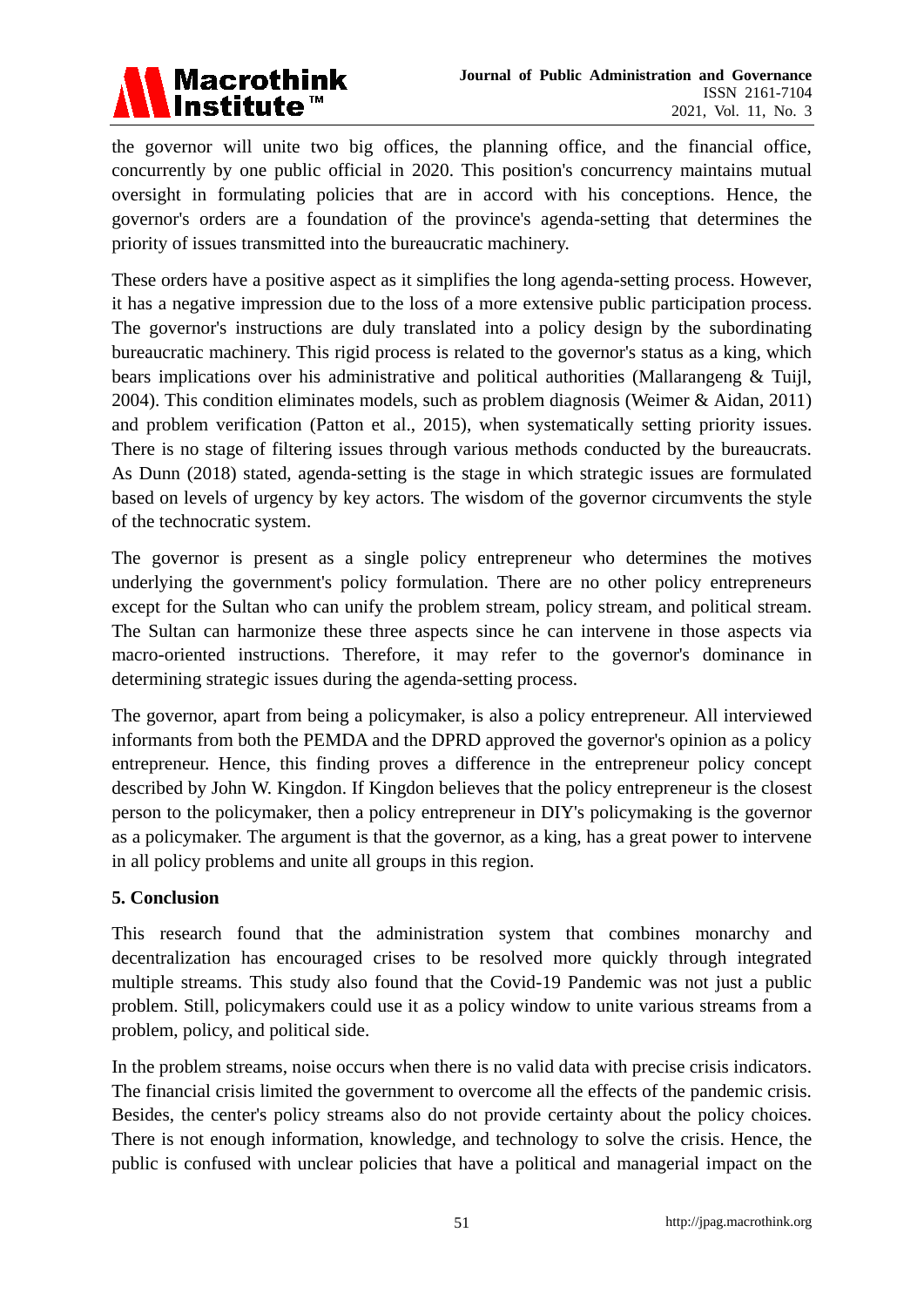

government. Political streams from the center disrupted the regions because political friction was still occurring at the national level. Meanwhile, the areas experienced political conflict due to past policies that ignored the local community's socio-cultural factors.

In this crisis, the governor, with his social insight, can bridge the different definitions of pandemic problems among actors. He could unify the regions' policy streams with the central policies without conflicting with the center's interests. It resulted in his political position at the center being even more vital. Solid political support from the center has become a valuable asset for him in uniting the various attitudes of groups in the regions at the bureaucratic, political, and community levels to support his idea of solving the pandemic's impact. Thus, the governor builds a network that spreads on all fronts, including making concurrent positions as public officials who hold the most vital functions in his government.

Another new finding is that the governor has a dual role as a policymaker and a policy entrepreneur. His role as a policy entrepreneur could arise because of his position as a king in this region. This finding is slightly different from the model proposed by John W. Kingdon regarding the policy entrepreneur as an individual, group, or organization close to the policymaker. Instead, this study finds evidence that the policy entrepreneur is in the same position as the policymaker.

#### **Acknowledgments**

The author is grateful for the data provided by the Graduate School of Leadership and Policy Innovation, Universitas Gadjah Mada (UGM).

# **References**

Basheka, B. C., & Byamugisha, A. (2015). The state of Monitoring and Evaluation (M&E) as a discipline in Africa From infancy to adulthood? *African Journal of Public Affairs*, *8*(3).

Blomkamp, E., Sholikin, M. N., Nursyamsi, F., Lewis, J. M., & Toumbourou, T. (2017). Understanding Policymaking In Indonesia: In Search Of A Policy Cycle. In *pshk.or.id*.

Brzezinski, Z., Mahbubani, K., & Xuetong, Y. (2013). The Post-Hegemonic Age. *New Perspectives Quarterly*, *30*(2), 16–19.

Cairney, P., & Jones, M. D. (2016). Kingdon's Multiple Streams Approach: What Is the Empirical Impact of this Universal Theory? *Policy Studies Journal*, *44*(1), 37–58. https://doi.org/10.1111/psj.12111

Cohen, G., Schroeder, J., Newson, R., King, L., Rychetnik, L., Milat, A. J., Bauman, A. E., Redman, S., & Chapman, S. (2014). Does health intervention research have real world policy and practice impacts: Testing a new impact assessment tool. *Health Research Policy and Systems*, *13*(1), 1–12. https://doi.org/10.1186/1478-4505-13-3

Cohen, M. D., March, J. G., & Olsen, J. P. (1972). A Garbage Can Model of Organizational Choice. *Administrative Science Quarterly*, *17*(1), 1. https://doi.org/10.2307/2392088

Colebatch, H. K. (2006). What work makes policy? *Policy Sciences*, *39*(4), 309–321.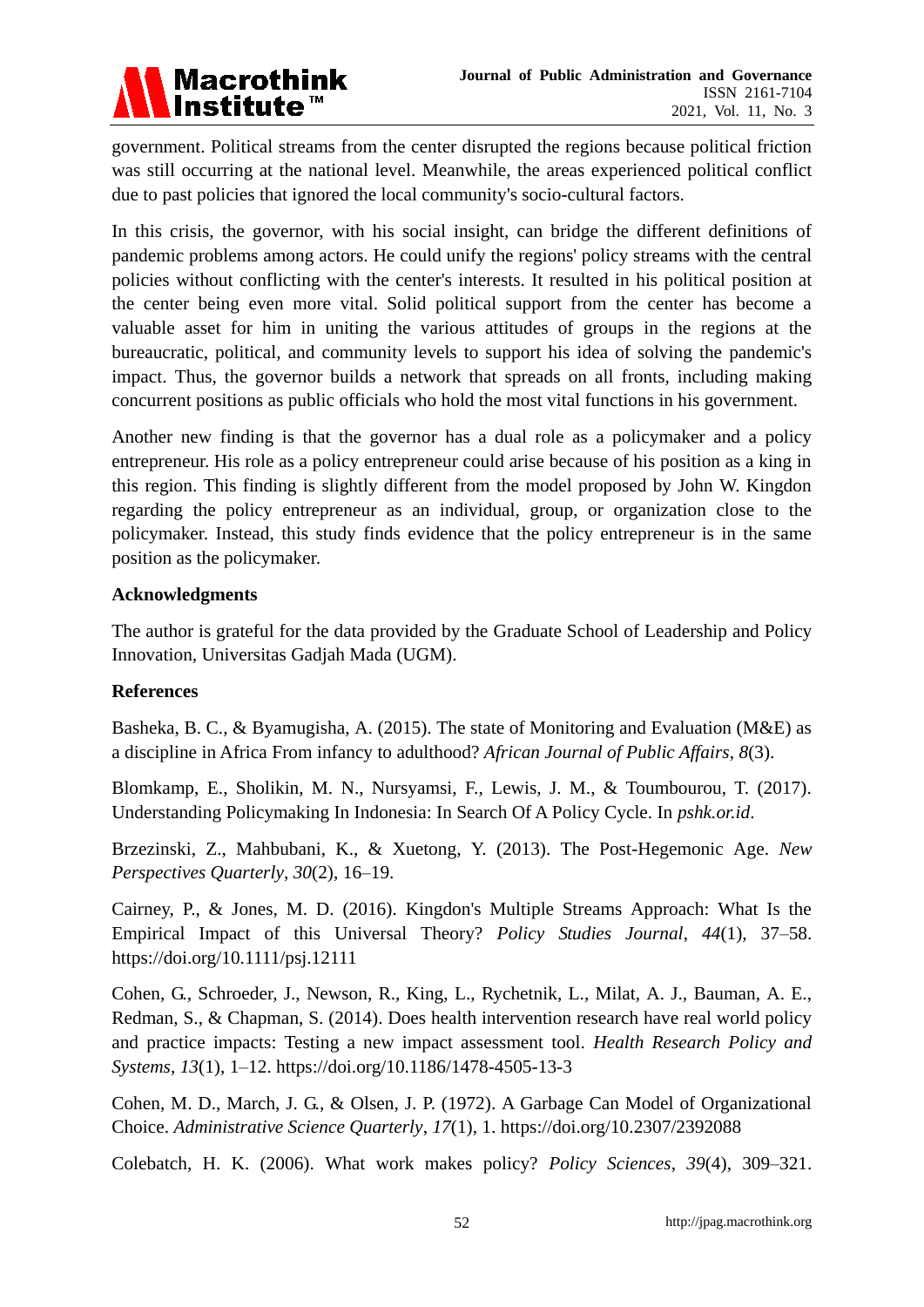

https://doi.org/10.1007/s11077-006-9025-4

Dprd-diy.go.id. (2019). *Audiensi dari Komite Olahraga dan Rekreasi Masyarakat Indonesia*.

Dunn, W. (2018). *Public Policy Analysis: An Integrated Approach*. Routledge.

Easton, D. (1965). *A System Analysis of Political Life*.

Eising, R. (2013). *WAI-ZEI Paper No. 7: Theories of Policy Formulation*. https://www.researchgate.net/publication/280699168\_WAI-ZEI\_Paper\_No7\_Theories\_of\_Pol icy Formulation?enrichId=rgreq-69ed029562ffadfb355ccb712dcf8752-XXX&enrichSource= Y292ZXJQYWdlOzI4MDY5OTE2ODtBUzoyNTg5OTYxMDM4MDY5NzZAMTQzODc2 MDg5MTEyNg%3D%3D&el=1 x 3& esc=publicationCoverPdf

Feldman, D. C. (1989). Careers in Organizations: Recent Trends and Future Directions. *Journal of Management*, *15*(2), 135–156.

Gatra.com. (2020). *Raja Yogya: Rakyat Jangan Ditakuti Corona, Kelaparan Nanti*. Https://Www.Gatra.Com/Detail/News/490787/Kesehatan/Raja-Yogya-Rakyat-Jangan-Ditakut i-Corona-Kelaparan-Nanti.

https://www.gatra.com/detail/news/490787/kesehatan/raja-yogya-rakyat-jangan-ditakuti-coro na-kelaparan-nanti

Government Regulations Subtitute to Law. (2020). *Kebijakan Keuangan Negara dan Stabilitas Sistem Keuangan Untuk Penanganan Pandemi Corona Virus Disease 2019 (COVID-19) Dan/Atau Dalam Rangka Menghadapi Ancaman Yang Membahayakan Perekonomian Nasional Dan/Atau Stabilitas Sistem Keuangan*.

Indonesian Constitution Law Number 13. (2012). Undang-Undang Republik Indonesia Nomor 13 Tahun 2012 Tentang Keistimewaan Daerah Istimewa Yogyakarta. In *Republik Indonesia*.

jogjaprov.go.id. (n.d.). *hamemayu hayuningbawono*. Https://Jogjaprov.Go.Id.

Kingdon, J., & Stano, E. (1984). *Agendas, alternatives, and public policies*. Litle, Brown.

Kingdon, J. W., & Brodkin, E. (2014). Agendas, Alternatives, and Public Policy. In *Political Science Quarterly* (Vol. 100, Issue 1). https://doi.org/10.2307/2150882

Kingdon, W. J., & Stano, E. (1984). *Epilogue: Agendas, Alternatives and Public Policies*.

Kurniadi, B. D. (2009). Yogyakarta in Decentralized Indonesia: Integrating Traditional Institution in Democratic Transitions. *Jurnal Ilmu Sosial Dan Ilmu Politik*, *13*(2), 190–203. https://doi.org/10.22146/JSP.10961

Mallarangeng, A., & Tuijl, P. Van. (2004). Partnership for governance reform in Indonesia: Breaking new grounds or dressing-up in the Emperor's new clothes?: A response to a critical review. *Third World Quarterly*, *25*(5), 919–942. https://doi.org/10.1080/0143659042000232027

Meijerink, S., & Huitema, D. (2010). Policy entrepreneurs and change strategies: Lessons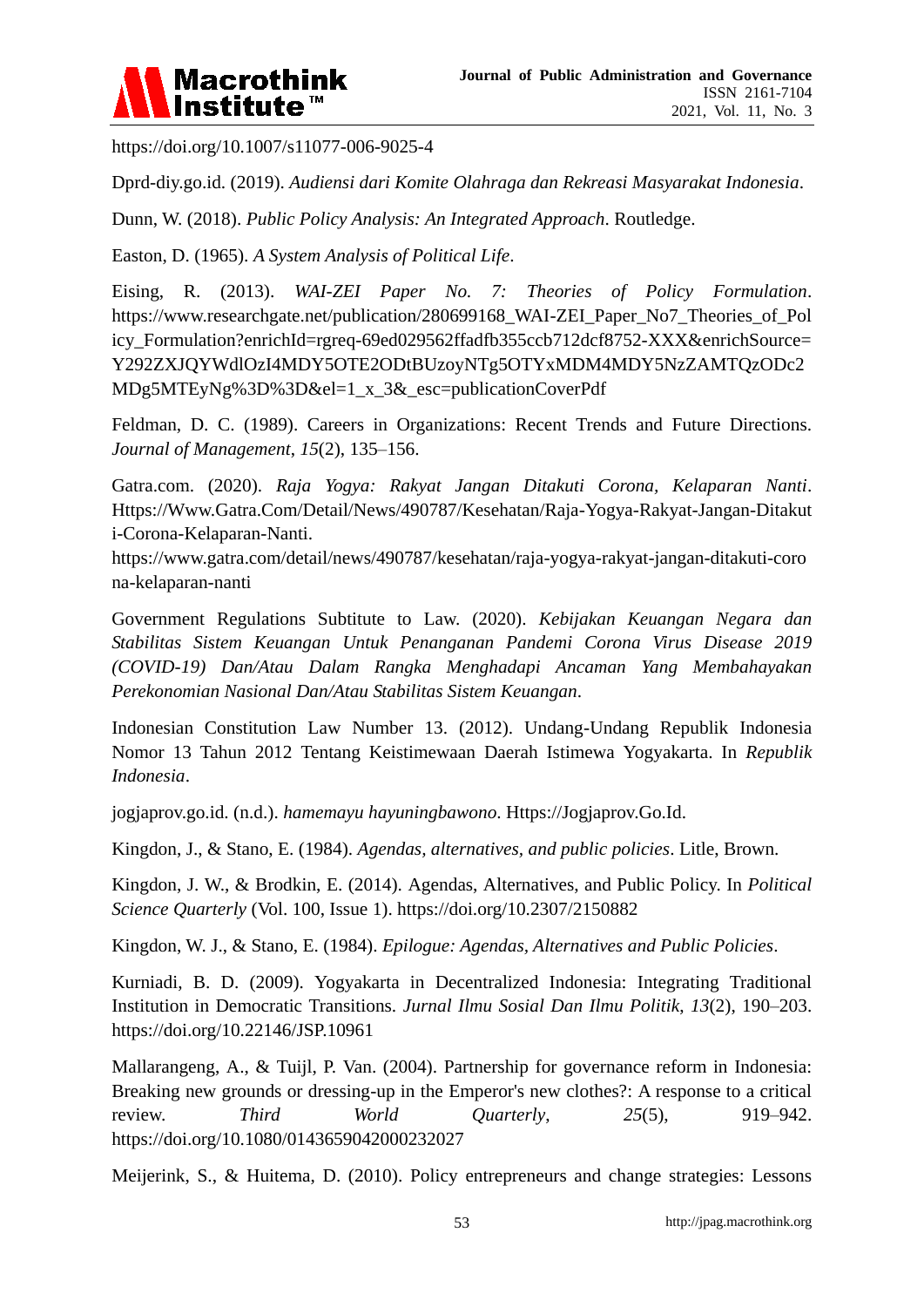

from sixteen case studies of water transitions around the globe. *Ecology and Society*, *15*(2), 17. https://doi.org/10.5751/ES-03509-150221

Mintrom, M. (2011). *Contemporary policy analysis* (Issue July). Oxford University Press. https://doi.org/https://www.researchgate.net/publication/341287616 Contemporary Policy A nalysis

Mintrom, M., & Norman, P. (2009). Policy Entrepreneurship and Policy Change. *Policy Studies Journal*, *37*(4), 649–667. https://doi.org/10.1111/j.1541-0072.2009.00329.x

Mitroff, I., & Blankenship, L. V. (1973). On the Methodology of the Holistic Experiment: An Approach to the Conceptualization of Large-Scale Social Experiments. *Technological Forecasting and Social Change*, *4*, 339–353.

Novotny, T. E., Bialous, S. A., Burt, L., Curtis, C., da Costa, V. L., Iqtidar, S. U., Liu, Y., Pujari, S., & D'Espaignet, E. T. (2015). The environmental and health impacts of tobacco agriculture, cigarette manufacture and consumption. *Bulletin of the World Health Organization*, *93*(12), 877–880. https://doi.org/10.2471/BLT.15.152744

Patton, C. V., Sawicki, D. S., & Clark, J. J. (2015). Basic methods of policy analysis and planning. In *Basic Methods of Policy Analysis and Planning*. https://doi.org/10.4324/9781315664736

Pellini, A., Prasetiamartati, B., Nugroho, K. P., Jackson, E., & Carden, F. (2018). Knowledge, politics and policymaking in Indonesia. In *Knowledge, Politics and Policymaking in Indonesia*. Springer Singapore. https://doi.org/10.1007/978-981-13-0167-4

Sabatier, P. (2007). Theories of the Policy Process. In *Westview Press*. https://doi.org/10.4337/9781784714871.00013

Simon, H. A. (1955). A Behavioral Model of Rational Choice. *The Quarterly Journal of Economics*, *69*(1), 99–118.

Tribunjogja.com. (2020). *Pemulihan Ekonomi DI Yogyakarta dengan Refocusing Anggaran*. Https://Jogja.Tribunnews.Com/2020/10/24/Pemulihan-Ekonomi-Di-Yogyakarta-Dengan-Ref ocusing-Anggaran.

https://jogja.tribunnews.com/2020/10/24/pemulihan-ekonomi-di-yogyakarta-dengan-refocusi ng-anggaran

Weimer, D. L., & Aidan, V. R. (2011). *Policy Analysis Concepts and Practice*.

Zahariadis, N. (2008). Ambiguity and choice in European public policy. *Journal of European Public Policy*, *15*(4), 514–530. https://doi.org/10.1080/13501760801996717

Zohlnhöfer, R. (2016). Putting Together the Pieces of the Puzzle: Explaining German Labor Market Reforms with a Modified Multiple-Streams Approach. *Policy Studies Journal*, *44*(1), 83–107. https://doi.org/10.1111/psj.12135